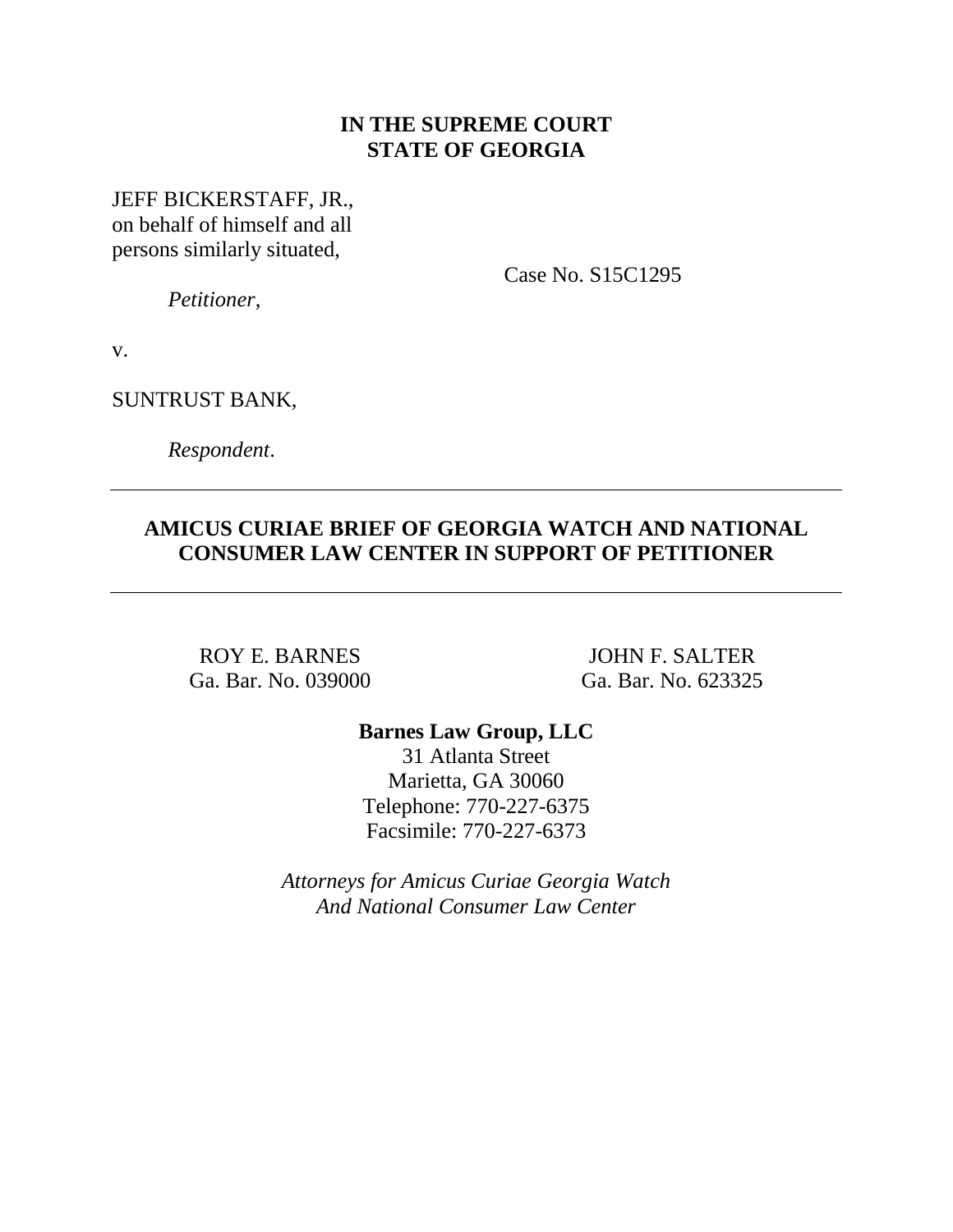# **TABLE OF CONTENTS**

| I. |           | Class Actions Are Essential To Consumer Protection In Georgia. 5  |
|----|-----------|-------------------------------------------------------------------|
| П. |           | Bickerstaff Creates A Sea Change That Undermines Class Actions in |
|    |           |                                                                   |
|    | A.        | In Georgia, a named plaintiff may act on behalf of a putative     |
|    |           |                                                                   |
|    | <b>B.</b> | Bickerstaff not only conflicts with this Court's general rule     |
|    |           | permitting prelitigation representation but also misconceives     |
|    |           |                                                                   |
|    | C.        | Bickerstaff creates an exception to the general rule permitting   |
|    |           | prelitigation representation that swallows the rule and           |
|    |           |                                                                   |
| Ш. |           |                                                                   |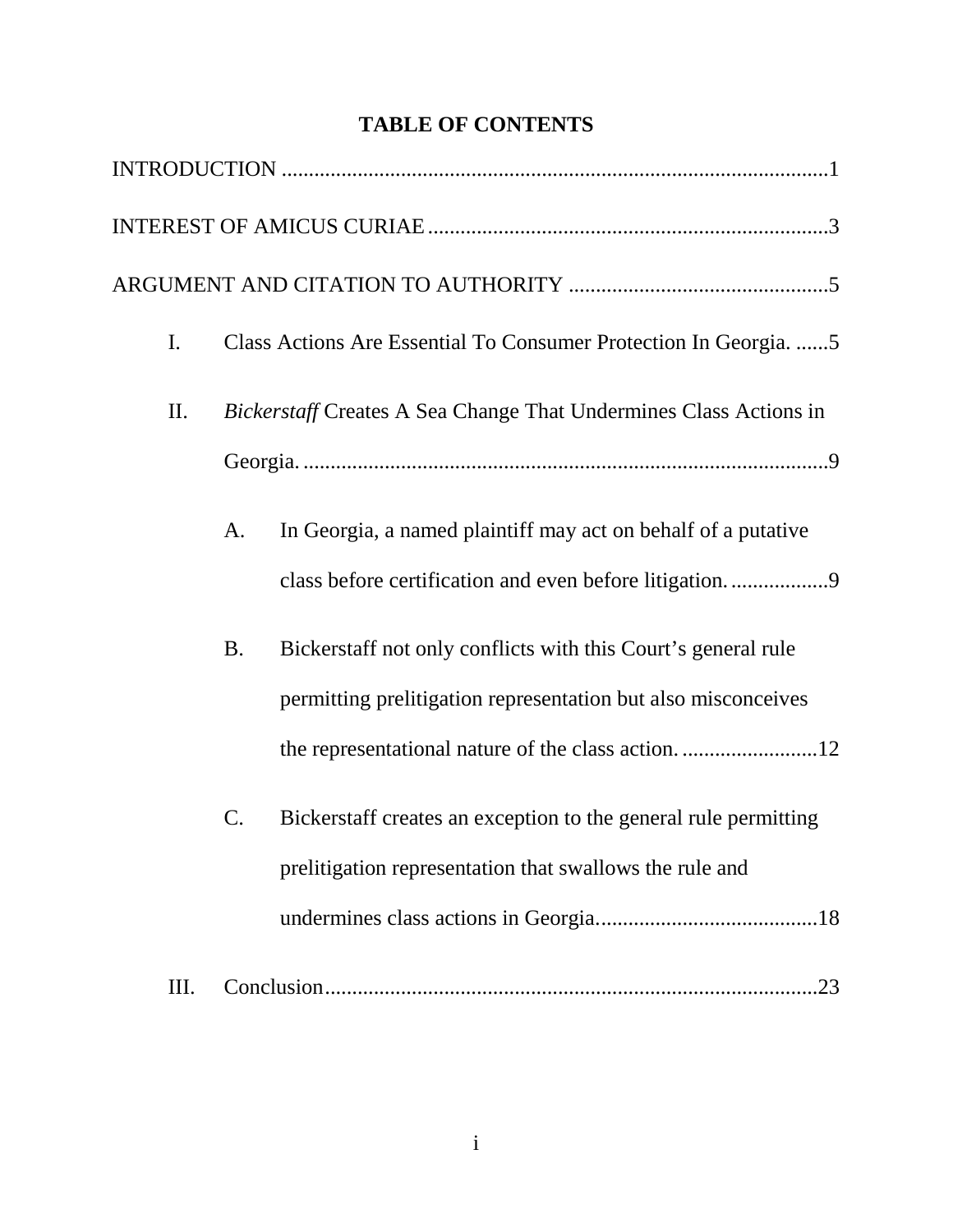# **TABLE OF AUTHORITIES**

## **Cases**

| Bickerstaff v. SunTrust Bank, No. A14A1780 (Ga. Ct. App. Mar. 30, 2015)passim |  |
|-------------------------------------------------------------------------------|--|
| Day v. Persels & Assocs., LLC, 729 F.3d 1309 (11th Cir. 2013)15               |  |
|                                                                               |  |
| Downing v. First Lenox Terrace Assocs., 107 A.D.3d 86 (N.Y. App.              |  |
|                                                                               |  |
| Freeman v. Celebrity Cruises, Inc., No. 94 CIV. 5270 (LMM), 1994 WL           |  |
|                                                                               |  |
|                                                                               |  |
|                                                                               |  |
|                                                                               |  |
|                                                                               |  |
| Hess v. I.R.E. Real Estate Income Fund, Ltd., 629 N.E.2d 520 (Ill. App.       |  |
|                                                                               |  |
| In re Am. Reserve Corp., 840 F.2d 487 (7th Cir. 1988)  14, 15, 23             |  |
|                                                                               |  |
| Kornberg v. Carnival Cruise Lines, Inc., 741 F.2d 1332 (11th Cir. 1984)19     |  |
|                                                                               |  |
| Mabry v. State Farm Mut. Auto. Ins. Co., No. SU-99-CV-4915                    |  |
|                                                                               |  |
| Oldham v. Nationwide Mut. Ins. Co., No. SU-01-CV-4132-7 (Muscogee             |  |
|                                                                               |  |
|                                                                               |  |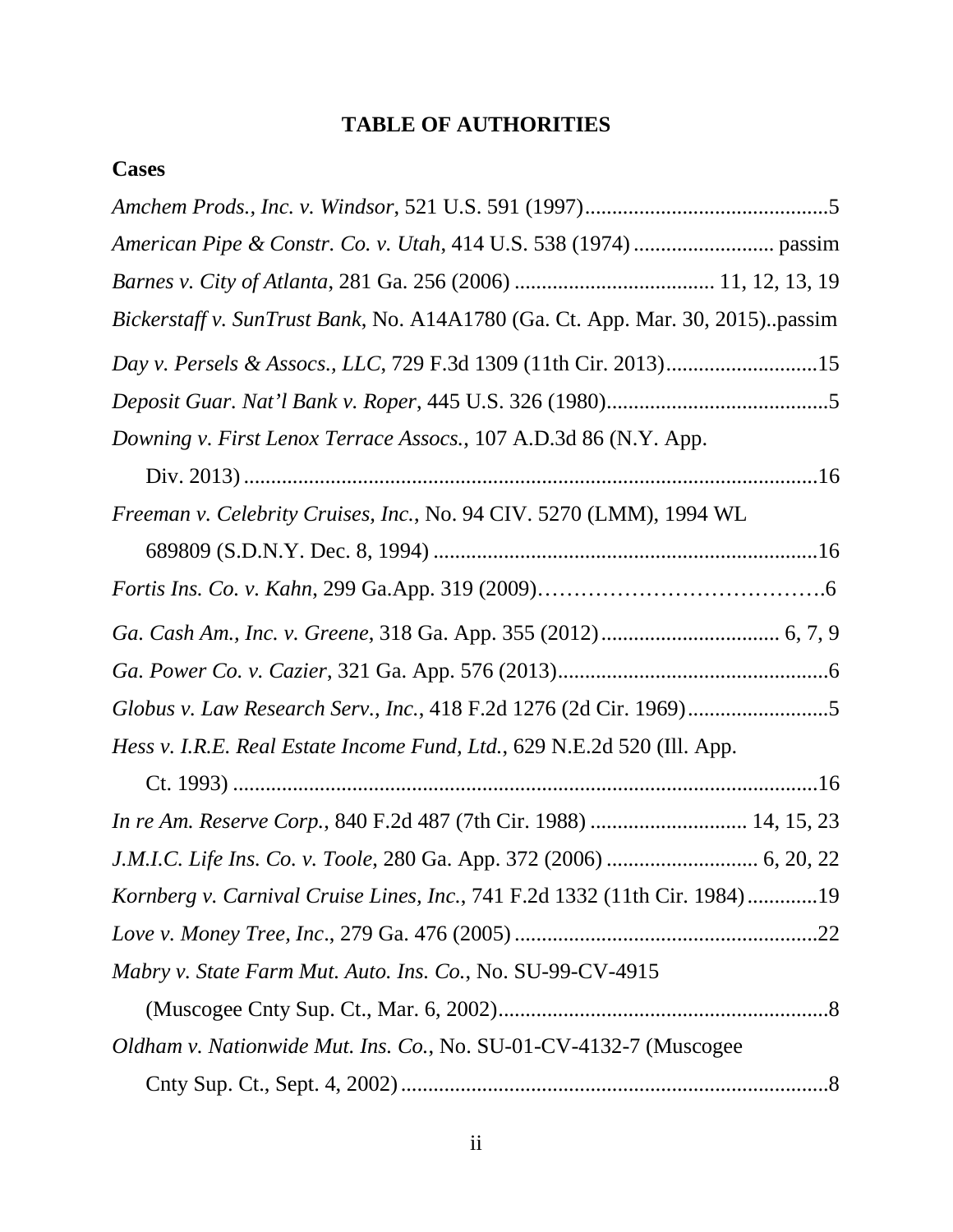| Smith v. AirTouch Cellular of Ga., Inc., 244 Ga. App. 71 (2000)16                 |
|-----------------------------------------------------------------------------------|
| Standard Fire Ins. Co. v. Knowles, 133 S. Ct. 1345 (2013) 13, 17, 18              |
|                                                                                   |
|                                                                                   |
|                                                                                   |
| USA Payday Cash Advance Center #1, Inc. v. Evans, 281 Ga. App. 847                |
|                                                                                   |
| Volt Info. Sciences, Inc. v. Bd. of Trustees of Leland Stanford Junior Univ., 489 |
| Yollin v. Holland Am. Cruises, Inc., 97 A.D.2d 720 (N.Y. App. Div.                |
|                                                                                   |
| <b>Statutes</b>                                                                   |
|                                                                                   |
|                                                                                   |
|                                                                                   |
| <b>Other Authorities</b>                                                          |
| Alba Conte & Herbert B. Newberg, NEWBERG ON CLASS ACTIONS (4th                    |
|                                                                                   |
| Diane Wood Hutchinson, Class Actions: Joinder or Representational                 |
|                                                                                   |
| <b>Constitutional Provisions</b>                                                  |
|                                                                                   |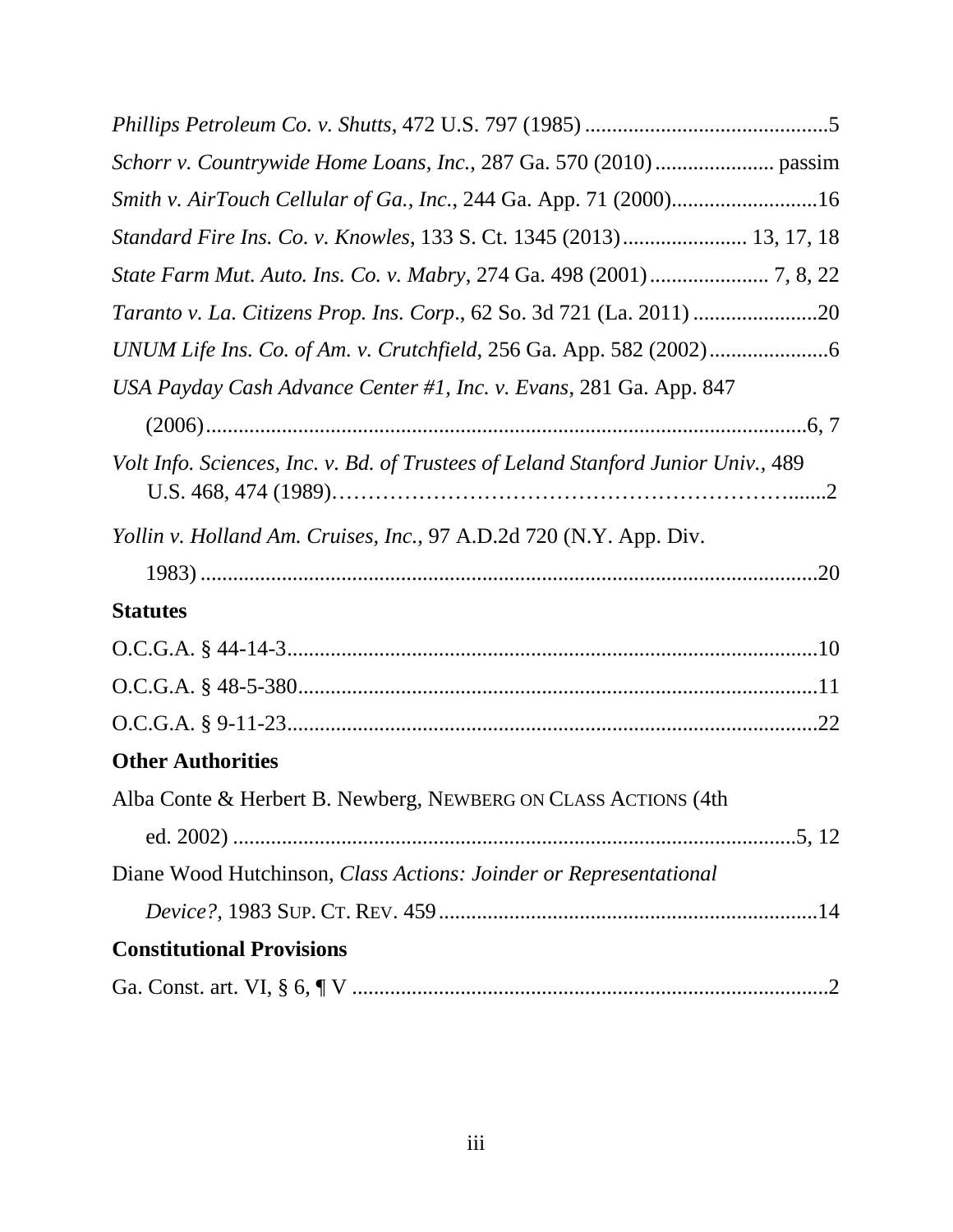#### **INTRODUCTION**

<span id="page-4-0"></span>The ruling of the Court of Appeals in *Bickerstaff v. SunTrust Bank*, No. A14A1780 (Ga. Ct. App. Mar. 30, 2015) departs from years of Georgia class action law, to say nothing of general law across the country. If permitted to stand, this ruling will directly conflict with this Court's precedents. The needless disruption that would result from the presence of such an outlier decision amid Georgia's broader precedent regarding class certification is the ill that can be prevented by a writ of certiorari.

As this Court has clearly stated, in Georgia, "*the general rule allow[s] the named plaintiffs in a class action to satisfy preconditions for suit on behalf of the entire class*." *Schorr v. Countrywide Home Loans, Inc.*, 287 Ga. 570, 573 (2010) (emphasis added). In *Bickerstaff*, however, the appellate court held that the named plaintiff, Jeff Bickerstaff Jr., could not exercise on behalf of putative class members an arbitration-rejection option contained in a standard form contract. The court gave two reasons for this outcome: (1) a named plaintiff's actions cannot bind the class members before class certification and (2) a named plaintiff cannot represent putative class members before litigation with respect to conditions arising from contract. The appellate court's holdings fundamentally misunderstand this Court's "general rule" regarding the representative nature of the class action.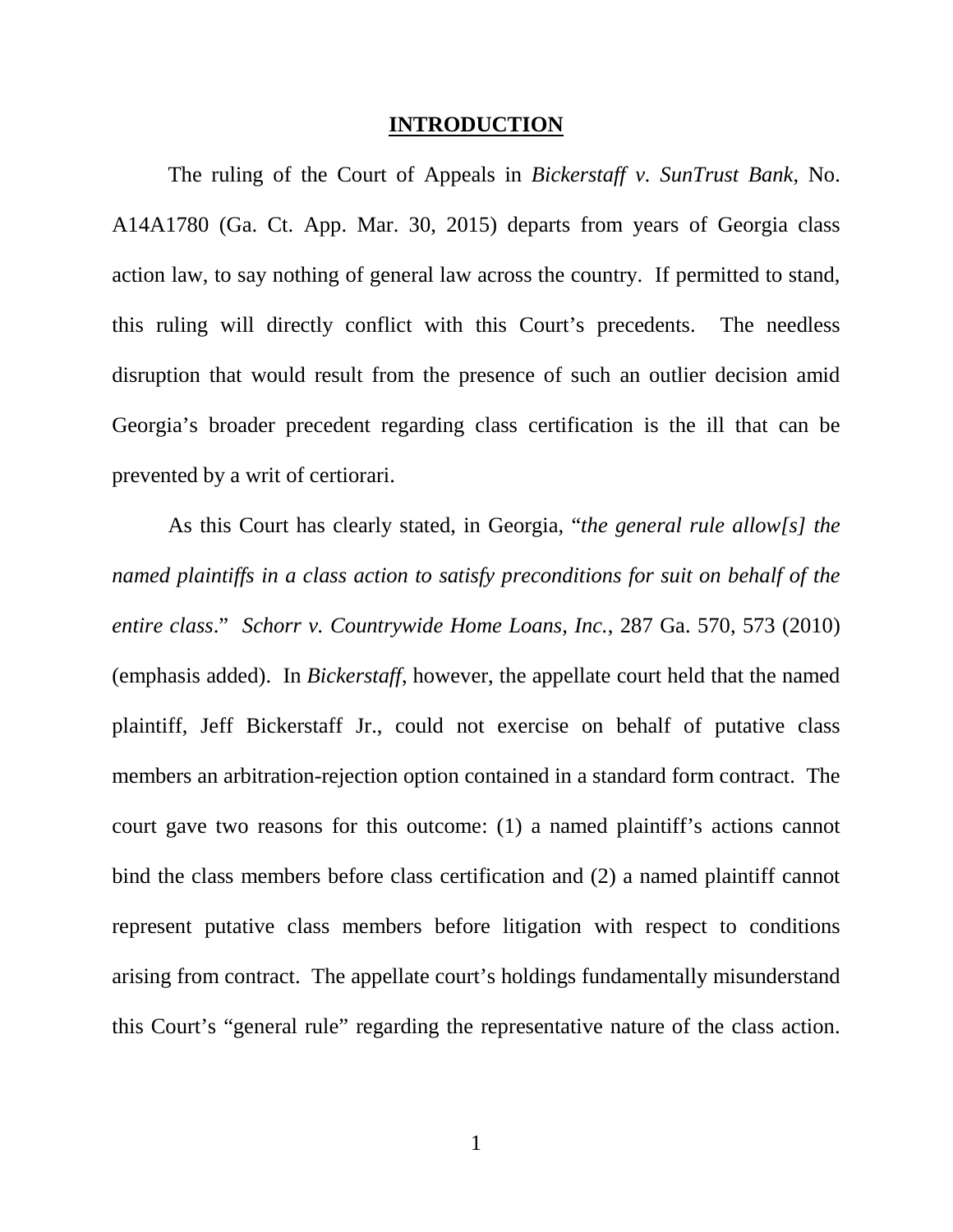Further, *Bickerstaff* could decimate class actions in Georgia and damage consumer protection.

This Court has made clear that pre-suit conditions will not immunize defendants from class actions. *See, e.g.*, *Schorr*, 287 Ga. at 573. *Bickerstaff*  changes that. The Court of Appeals' decision will immunize companies from class actions asserting claims arising from form agreements—long considered the "classic cases" for class treatment. *Bickerstaff* will allow companies, insurance carriers, and banks to immunize themselves from class actions that assert claims arising under form agreements simply by inserting a prelitigation condition or presuit demand requirement into those contracts. The fact that this case involves an arbitration contract, as opposed to another type of pre-litigation requirement, does not change the analysis. Arbitration is a creature of contract, and the Federal Arbitration Act was designed to place such agreements "upon the same footing as other contracts." *Volt Info. Sciences, Inc. v. Bd. of Trustees of Leland Stanford Junior Univ.,* 489 U.S. 468, 474 (1989) (internal quotations omitted). The ruling in *Bickerstaff* blows a hole in consumer protection in Georgia. Accordingly, this case presents issues of great public importance calling for this Court's *certiorari* review. Ga. Const. art. VI, § 6, ¶ V.

In light of the public importance of this case, Georgia Watch and the National Consumer Law Center file this Amicus Curiae Brief in support of

2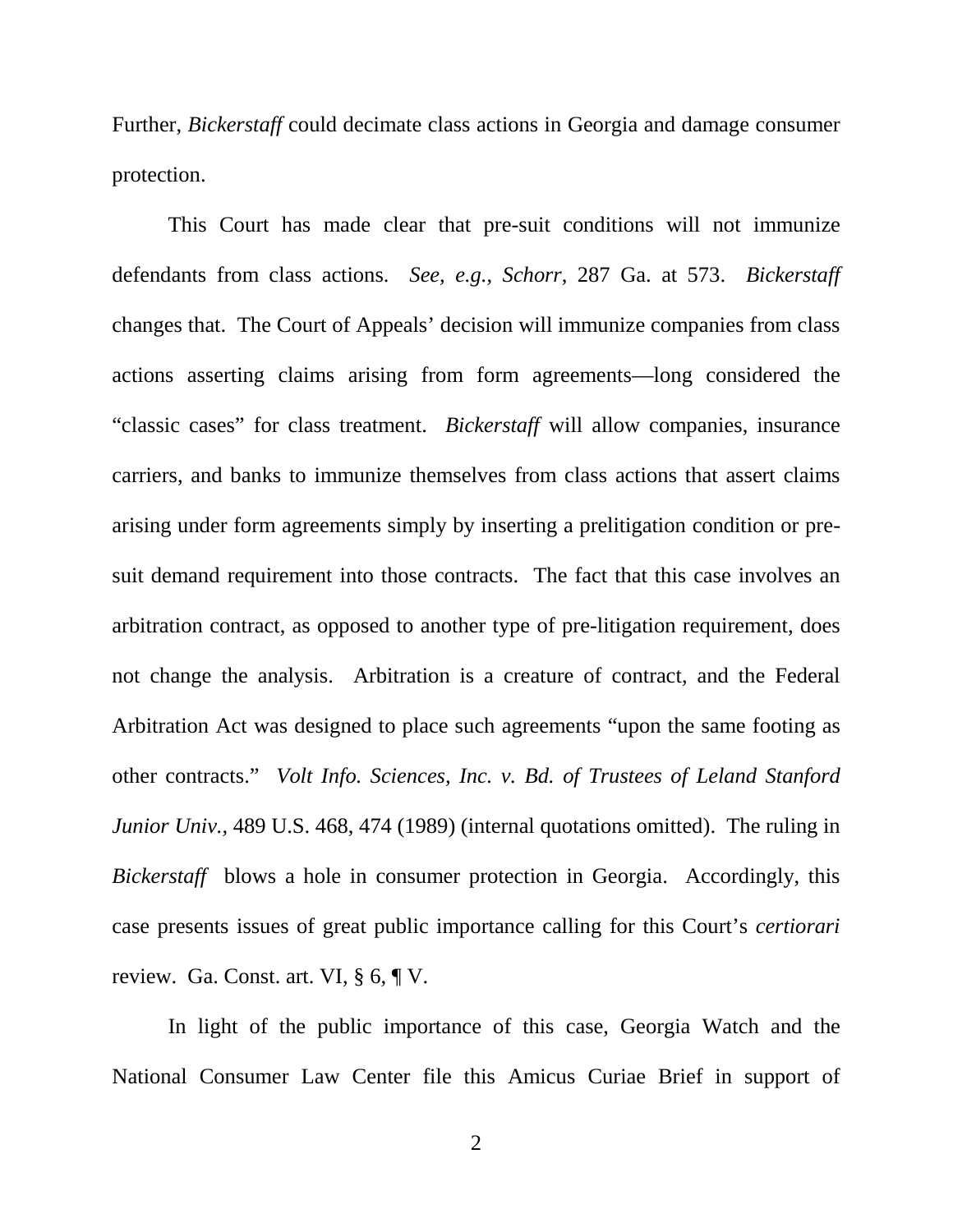Bickerstaff's petition for *certiorari* pursuant to Supreme Court of Georgia Rules 23 and 38.

#### **INTEREST OF AMICUS CURIAE**

<span id="page-6-0"></span>Georgia Watch, a non-profit, nonpartisan  $501(c)(3)$  organization, is the state's leading consumer advocacy group. Georgia Watch utilizes education and advocacy to empower and protect Georgia's consumers, especially the most vulnerable of Georgia's population who may feel their interests are not represented in the legislature, in the state courts, or before the Public Service Commission. Among its goals, Georgia Watch works to safeguard consumer protection in the area of personal finance and to promote access to the courts.

The National Consumer Law Center, or "NCLC," advocates for the rights of low-income families and provides resources to civil legal aid and private attorneys representing low-income consumers. The staff lawyers of the NCLC provide policy analysis, advocacy, litigation, expert witness services, and training for consumer advocates throughout the United States. NCLC also works with federal and state policymakers and participates in major litigation across the nation. To aid in its mission, NCLC has inspired and helped to create two consumer justice organizations: The [National Association of Consumer Advocates](http://www.naca.net/) and Americans for Fairness in Lending. NCLC has also developed its own [Student Loan](http://www.studentloanborrowerassistance.org/)  [Borrowers Assistance Project](http://www.studentloanborrowerassistance.org/) and [National Elder Rights Training Project,](http://www.nclc.org/conferences-training/national-elder-rights-training-project.html) as well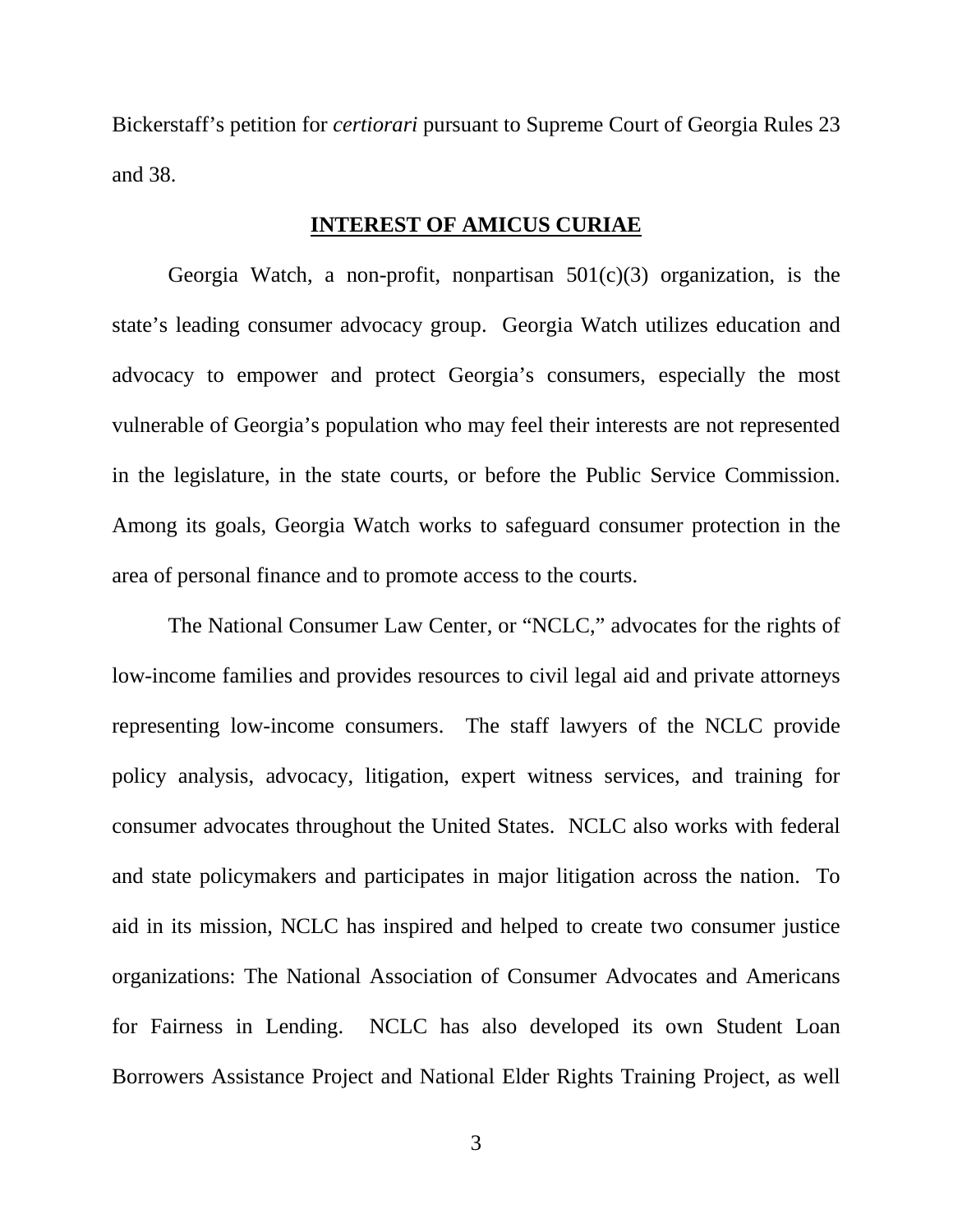as other [initiatives.](http://www.nclc.org/special-projects/special-projects.html) Additionally, [NCLC publishes a comprehensive set of legal](http://shop.consumerlaw.org/)  [treatises,](http://shop.consumerlaw.org/) considered by many to be the preeminent source on consumer law. The treatises are widely cited in judicial opinions by courts across the United States, including the Supreme Court.

Both Georgia Watch and NCLC are deeply concerned about the damage to the state of class-action and consumer-protection law that will result from the appellate court's aberrational decision. Neither Georgia Watch, nor NCLC take any position on the merits of this case.

Furthermore, consumer class-action litigation forms an important part of the Barnes Law Group's practice. The Barnes Law Group has represented consumer plaintiff classes in banking and insurance litigation, recovering more than \$300 million for thousands of consumers and policy holders. Moreover, attorneys from the Barnes Law Group have participated in congressional and state hearings regarding abusive insurance and predatory lending practices. The Barnes Law Group takes no position on the merits of this case; however, it is also concerned that the appellate court's misguided ruling will cause severe harm to Georgia classaction law.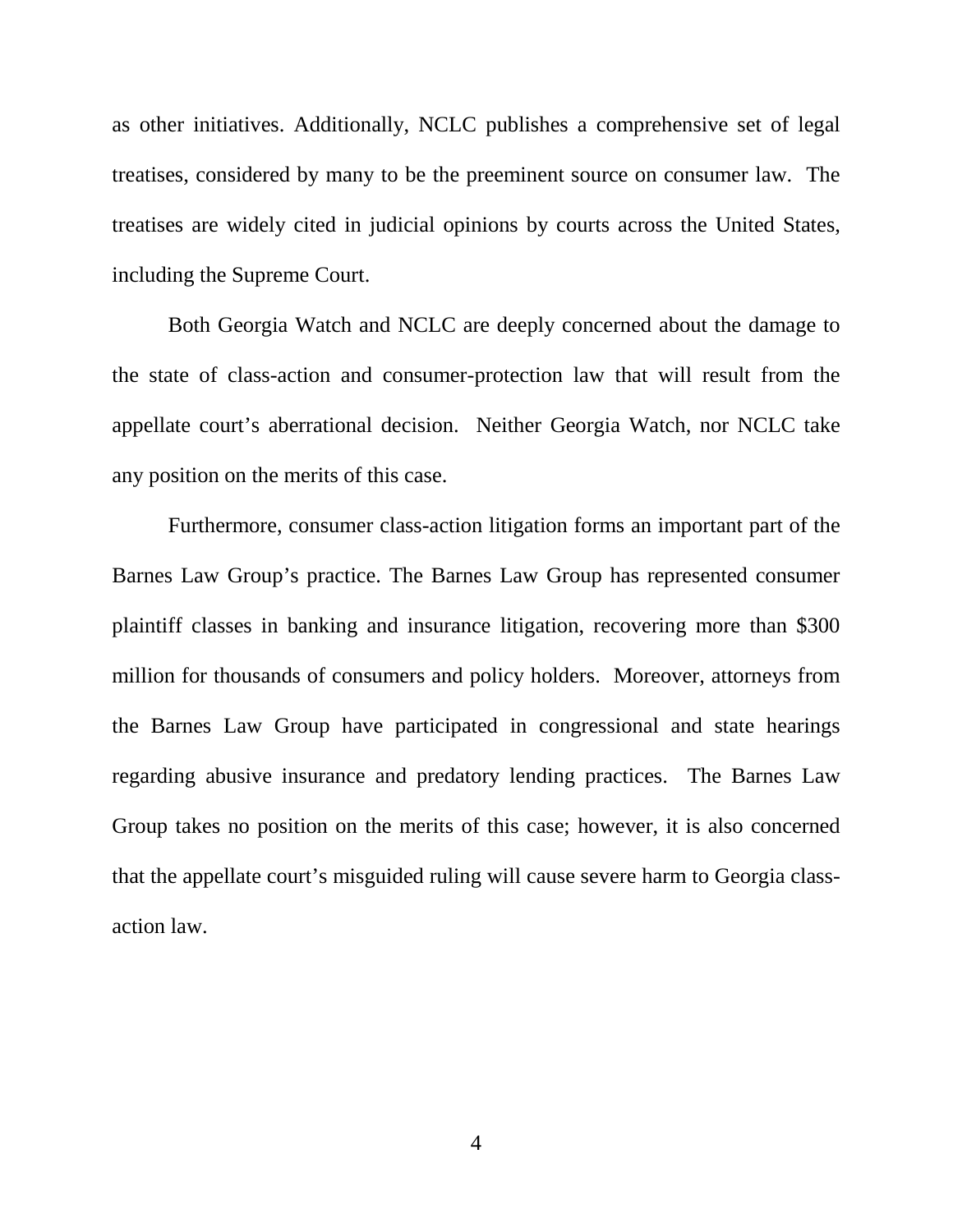#### **ARGUMENT AND CITATION TO AUTHORITY**

#### <span id="page-8-1"></span><span id="page-8-0"></span>**I. Class Actions Are Essential To Consumer Protection In Georgia.**

Class actions are essential to consumer protection. Where individual claims are for relatively small amounts, the class action provides the sole means by which individuals may recover compensation. *See Amchem Prods., Inc. v. Windsor*, 521 U.S. 591, 617 (1997) ("The policy at the very core of the class action mechanism is to overcome the problem that small recoveries do not provide the incentive for any individual to bring a solo action prosecuting his or her rights." (internal quotation omitted)); *see also Phillips Petroleum Co. v. Shutts*, 472 U.S. 797, 809 (1985) ("Class actions also may permit the plaintiffs to pool claims which would be uneconomical to litigate individually."). By enabling small-claim suits, class actions work to deter wrongdoing in the first instance. *See Globus v. Law Research Serv., Inc.*, 418 F.2d 1276, 1285 (2d Cir. 1969) ("Compensatory damages, especially when multiplied in a class action, have a potent deterrent effect."). Thus, "[a] class-based effort is more effective than an individual consumer in getting a defendant to modify its conduct." 6 Alba Conte & Herbert B. Newberg, NEWBERG ON CLASS ACTIONS § 21.1, p. 386 (4th ed. 2002). For these reasons, the class action reinforces regulatory schemes by protecting consumers where government enforcement falls short. *Deposit Guar. Nat'l Bank v. Roper*, 445 U.S. 326, 339 (1980) ("The aggregation of individual claims in the context of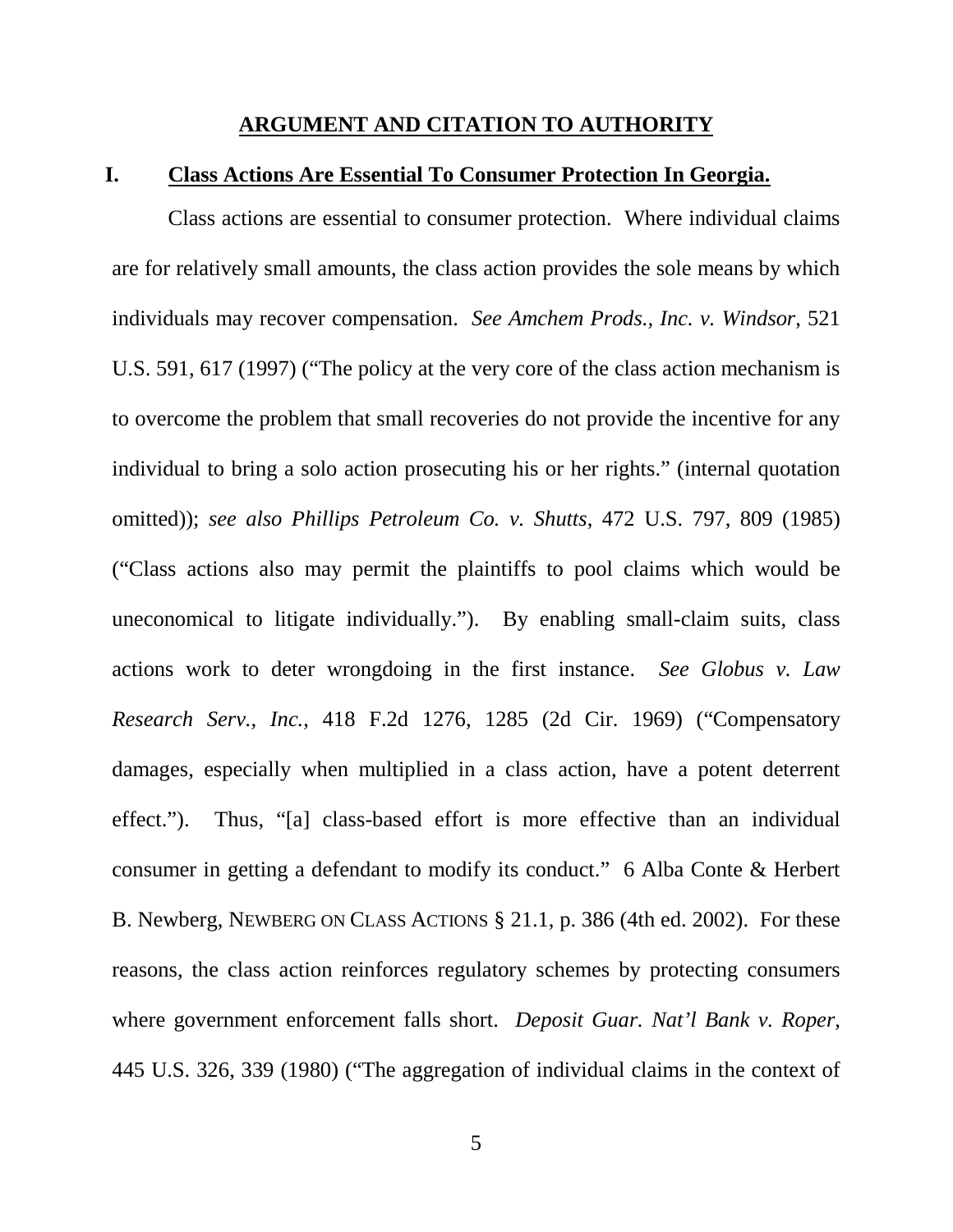a classwide suit is an evolutionary response to the existence of injuries unremedied by the regulatory action of government."). Advancing the consumer-protective purpose of the class action, the Barnes Law Group has litigated class actions before this Court as well as the Georgia Court of Appeals on behalf Georgia consumers who otherwise would have no practical recourse to recovery against defendants who otherwise would have an insufficient incentive to modify their conduct. *See, e.g.*, *Ga. Power Co. v. Cazier*, 321 Ga. App. 576, 576 (2013); *Ga. Cash Am., Inc. v. Greene*, 318 Ga. App. 355, 356 (2012); *Fortis Ins. Co. v. Kahn*, 299 Ga.App. 319 (2009); *USA Payday Cash Advance Center #1, Inc. v. Evans*, 281 Ga. App. 847, 847 (2006).

As Georgia courts have recognized, the class action is well-suited to claims arising under form agreements between individual consumers and large companies. *See UNUM Life Ins. Co. of Am. v. Crutchfield*, 256 Ga. App. 582, 583 (2002) ("[C]laims arising from interpretation of form agreements are considered to be 'classic' cases for treatment as a class action." (internal citation omitted)); *J.M.I.C. Life Ins. Co. v. Toole*, 280 Ga. App. 372, 377 (2006) (finding that "actions involving materially similar form life insurance policies are 'classic' cases for treatment as a class action") (internal quotation marks and citation omitted)). Speaking in terms of litigation economics, there is an asymmetry between individual consumers, on the one hand, and large companies, insurance carriers,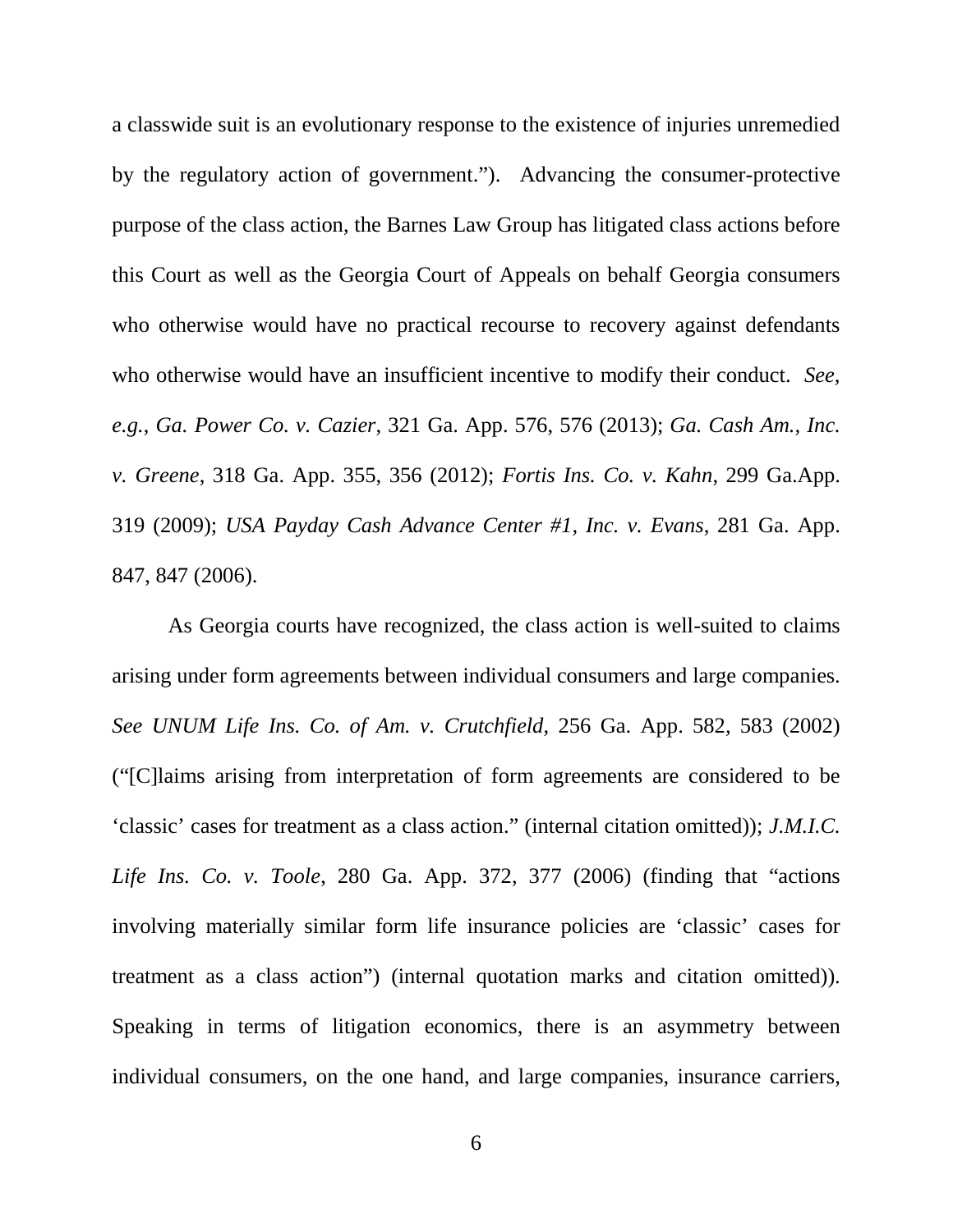and banks. Class actions "level the playing field" so that, should relatively small claims arise under standard form agreements, a resort to the courts is an economically feasible forum for consumers and, concomitantly, offers a measure of deterrence against defendant who might otherwise be tempted to breach duties or commit unlawful acts on a grand scale. *See, e.g.*, *Ga. Cash*, 318 Ga. App. at 356 (class action against pay-day lender alleging usurious terms in loan agreement); *Payday Cash Advance Center #1*, 281 Ga. App. at 847 (same).

This Court has considered class claims for relatively small amounts arising under form agreements entered between individual class members and large companies, insurance carriers, and banks. For example, in *State Farm Mutual Auto Insurance Co. v. Mabry*, this Court heard the claims of a class of insureds who made first-party physical damage claims under their automobile insurance contracts, alleging that their insurers did not pay the post-repair diminution of value of their vehicles caused by the fact of the physical damage. 274 Ga. 498, 498 (2001). The *Mabry* class action resulted in a declaration that, in Georgia, automobile insurers had a duty to compensate policyholders for the loss in diminution of value, notwithstanding repairs that had returned the vehicle to its pre-loss condition in terms of appearance and function. *See id*. at 509. The *Mabry* class action also led to an injunction requiring an insurance company to develop a methodology to evaluate first-party physical damage claims for the existence of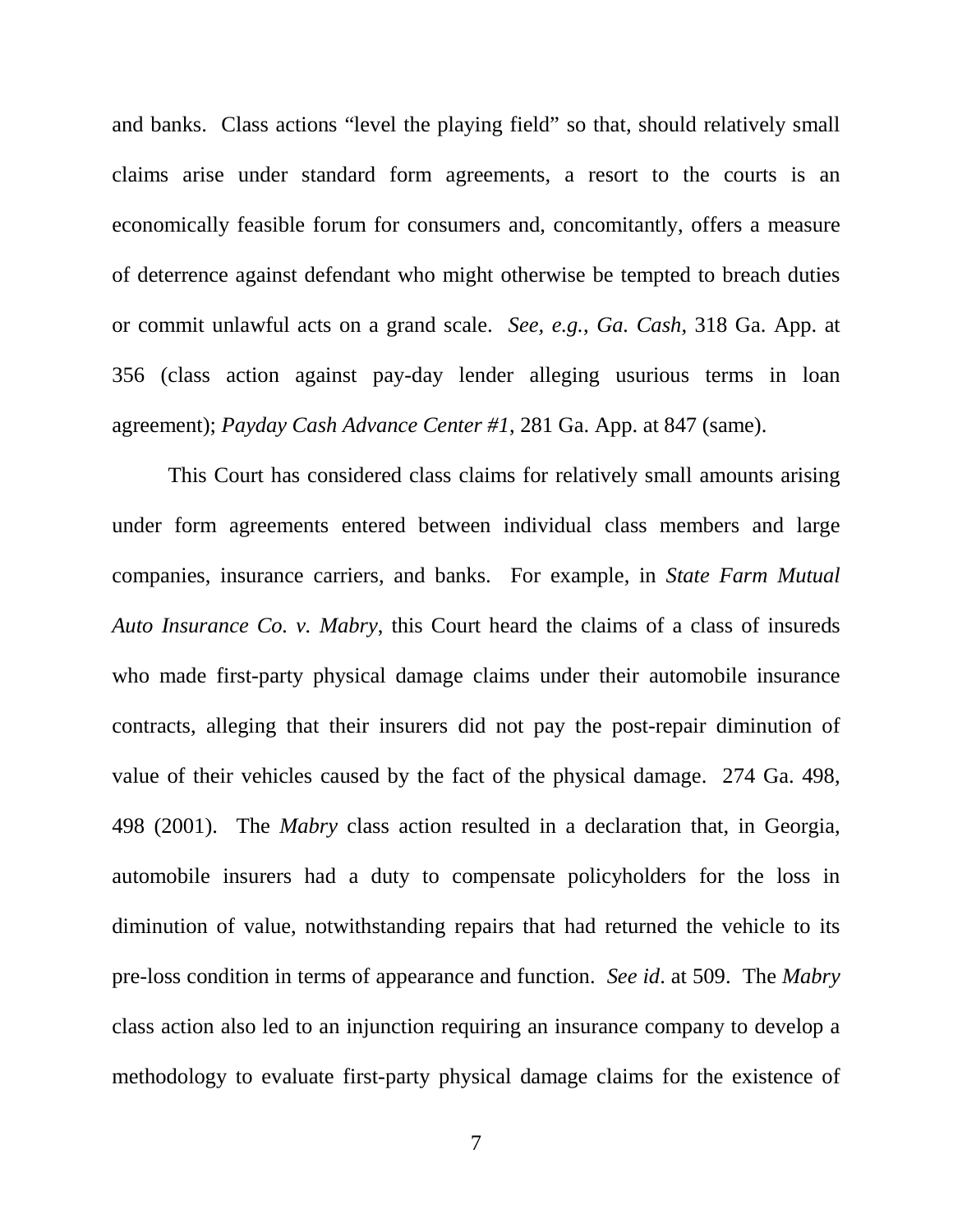diminution in value. *Id.* at 510. And, most significantly, class actions brought on behalf of Georgia automobile insurance policyholders resulted in hundreds of millions of dollars in recovery. *See, e.g.*, *Oldham v. Nationwide Mut. Ins. Co.*, No. SU-01-CV-4132-7 (Muscogee Cnty Sup. Ct., Sept. 4, 2002) (settlement order); *Mabry v. State Farm Mut. Auto. Ins. Co.*, No. SU-99-CV-4915 (Muscogee Cnty Sup. Ct., Mar. 6, 2002) (settlement order).

The diminished-value class actions provide a perfect example of the class form at work: First, these class actions were tied to claims arising under a form contract—the classic predicate. Second, absent action as a class, Georgia automobile insurance policyholders would have lacked a sufficient economic incentive to bring individual direct actions against large insurance companies for the post-repair loss of value to their automobiles. Third, before the class action, insurance companies had no procedure or methodology to evaluate diminution-invalue losses, and the class action resulted in a modification of their conduct. *See, e.g.*, *Mabry*, 274 Ga. at 510 (finding that "the undisputed evidence shows that State Farm had no such methodology in use"). Fourth, the class action filled a void created by the absence of administrative enforcement. Finally, the class action resulted in widespread compensation for Georgia consumers, which they would not have recovered but for the class representation.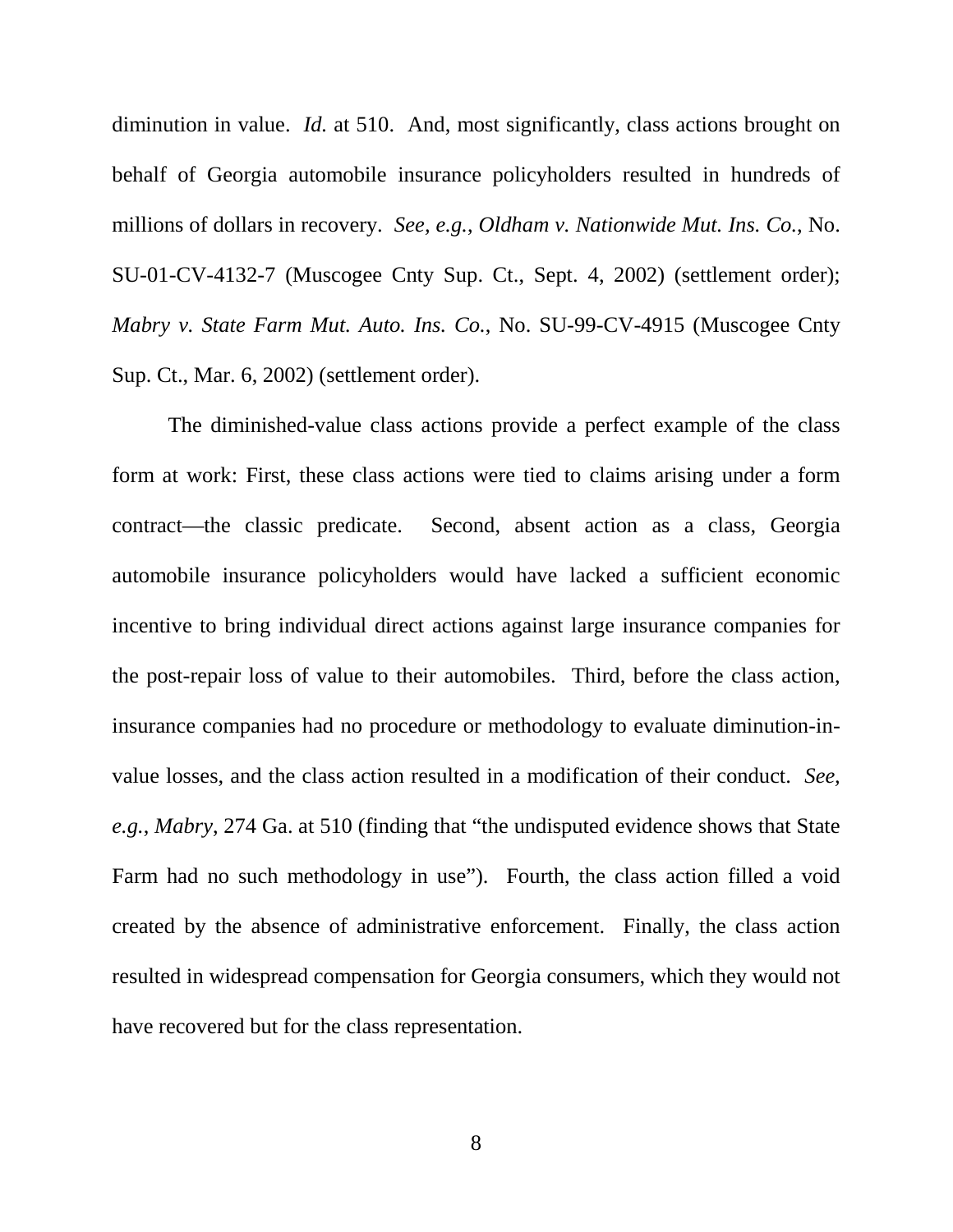The court of appeals' ruling in *Bickerstaff*, however, jeopardizes consumer class actions targeting uniform and unlawful practices by insurance companies, as in *Mabry*, and predatory lenders, as in *Georgia Cash*. Moreover, *Bickerstaff* could hobble class actions asserting claims arising from form agreements, undermining consumer protection in Georgia. The right of Georgia consumers to recover will be severely jeopardized if *Bickerstaff* is allowed to stand. This Court should not allow that: *Bickerstaff* clearly conflicts with this Court's precedents permitting prelitigation representation and misconceives the representational nature of the class action.

## <span id="page-12-0"></span>**II.** *Bickerstaff* **Creates A Sea Change That Undermines Class Actions in Georgia.**

## <span id="page-12-1"></span>*A. In Georgia, a named plaintiff may act on behalf of a putative class before certification and even before litigation.*

A named plaintiff represents and may act on behalf of a putative class before the commencement of litigation. This Court has recognized this general rule in multiple precedents. To allow *Bickerstaff* to stand would, at minimum, upset those precedents and, at worst, relegate Georgia to an outlier in terms of its class action jurisprudence.

In *Schorr*, this Court determined "that the satisfaction of any 'precondition for suit . . . by the class plaintiff normally will avoid the necessity for each class member to satisfy this requirement individually." 287 Ga. at 571–72. There, the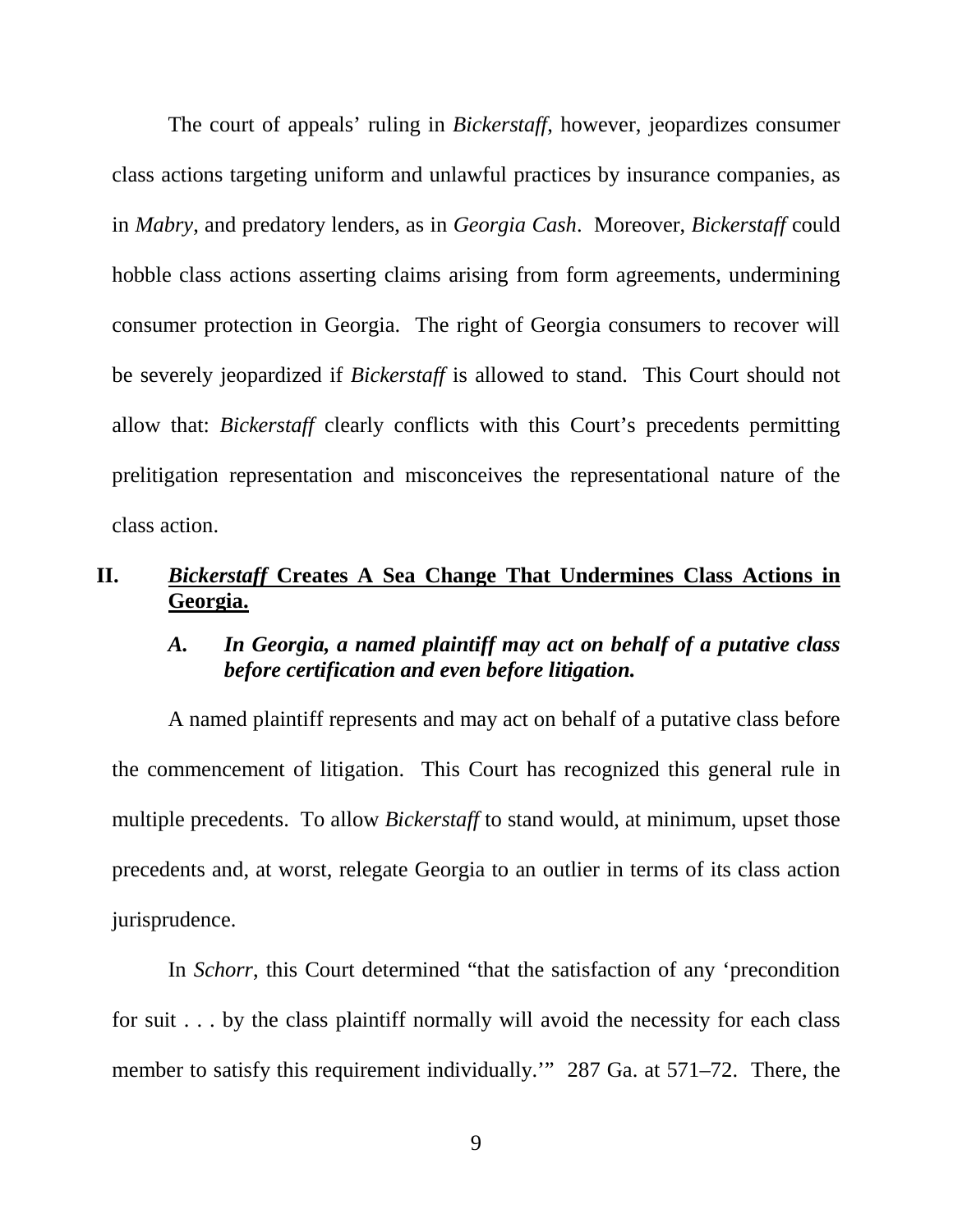named plaintiffs had paid their mortgage and demanded that Countrywide cancel the security deed pursuant to O.C.G.A. § 44-14-3. *Id.* at 570. At the time, § 44- 14-3(c) required that if the grantee or holder of the security deed did not cancel it pursuant to the statute, the grantee would be liable for \$500 in liquidated damages, but only if the grantor made a written demand. *Id.* The named plaintiffs made a written demand for liquidated damages, and upon Countrywide's failure to pay, they filed a class action on behalf of Countrywide customers whose security deed had not been cancelled as required. *Id.* at 570–71. Countrywide moved to dismiss the claims of the putative class members because the complaint failed to allege that each class member individually made written demands for liquidated damages. This Court rejected Countrywide's argument, holding that individual demands were not necessary because the named plaintiff had made a demand. *Id.*

The *Schorr* Court also squarely rejected the dissent's view that a named plaintiff can act on behalf of members of the class, as in *Barnes*, only where "the particular precondition is exhaustion of administrative remedies, a constitutional challenge is involved and . . . the issue of liability to the class has already been determined." *Id.* at 573. The *Schorr* Court emphasized: "We decline to overturn a significant area of the law governing class actions"—*i.e.*, the general rule that a named plaintiff represents the putative class before litigation—"in any such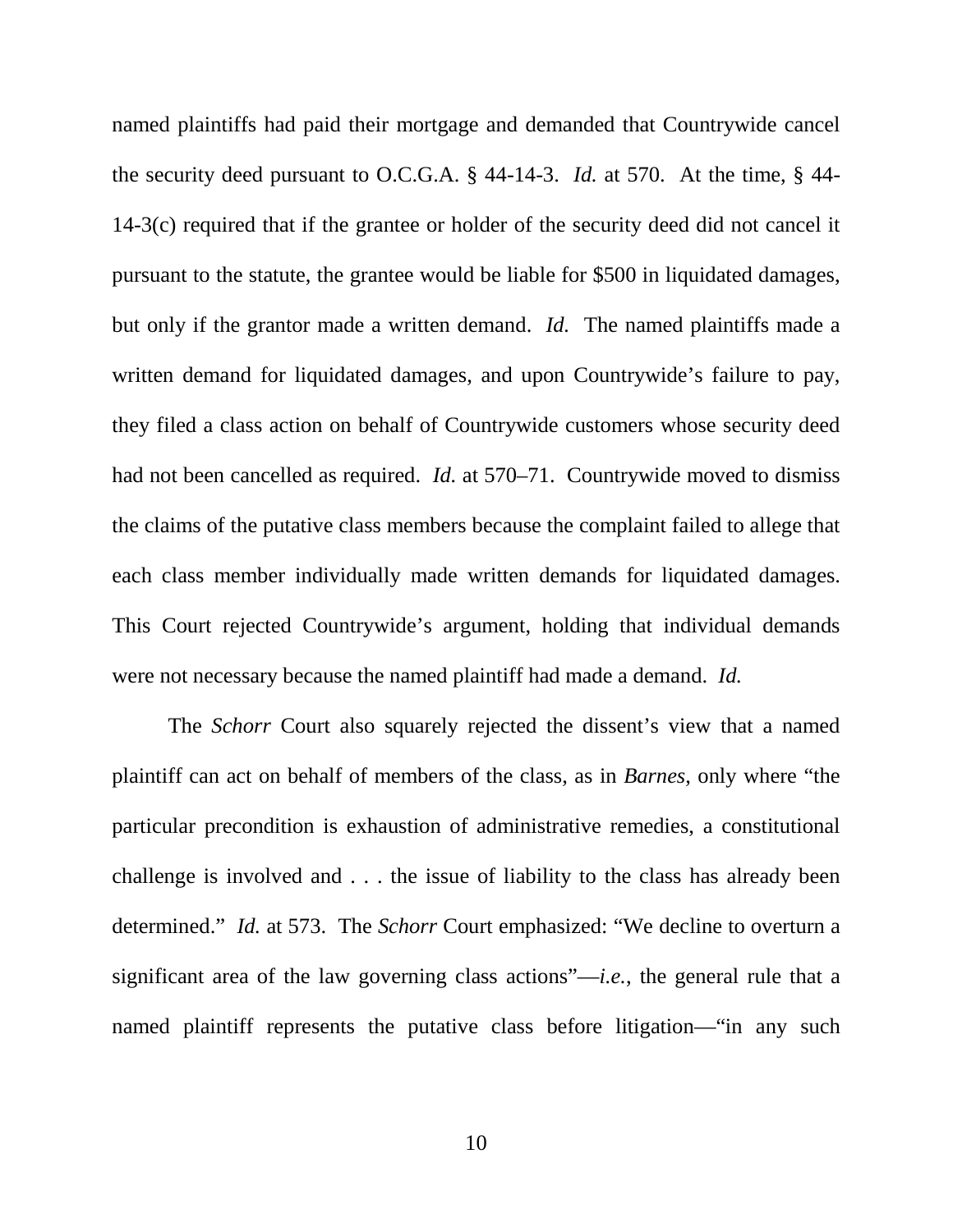manner." *Id.[1](#page-14-0)* ; *see also Barnes v. City of Atlanta*, 281 Ga. 256, 258 (2006) (applying "those principles which apply generally in class actions, including that which permits a representative to act on behalf of an entire class".

In *Barnes*, this Court held that the administrative claims of the named plaintiffs satisfied an exhaustion requirement on behalf of all the members of the class. 281 Ga. at 260. There, a group of attorneys had demanded a refund of occupation taxes from the City of Atlanta pursuant to O.C.G.A. § 48-5-380. *Id.* at 256. A year later, named plaintiffs filed a class action against the city, seeking the tax refund. *Id.* In the class certification order, the trial court divided the attorney class members into those who had demanded a refund under O.C.G.A. § 48-5-380 and those who had not. *Id.* The trial court later held that the latter class had failed to exhaust their administrative remedies. *Id.* at 257. This Court, however, looked

<span id="page-14-0"></span> $\overline{1}$ <sup>1</sup> The full quotation is emphatic, leaving little doubt as to this Court's reticence to depart from the representational principle so well-established in courts across the country:

<sup>[</sup>T]here is no reason not to apply in this case *the general rule allowing the named plaintiffs in a class action to satisfy preconditions for suit on behalf of the entire class.* . . . Adoption of the dissent's position would convert *a general rule applicable to class actions* into an exceedingly narrow exception . . . . *The general rule permitting pre-litigation representation of a class* would be abrogated, leaving only a single exception to a newly adopted general rule in Georgia forbidding the satisfaction by a named plaintiff of a precondition for suit on behalf of a class . . . We decline to overturn *a significant area of the law governing class actions* in any such manner.

<sup>287</sup> Ga. at 573 (emphasis supplied).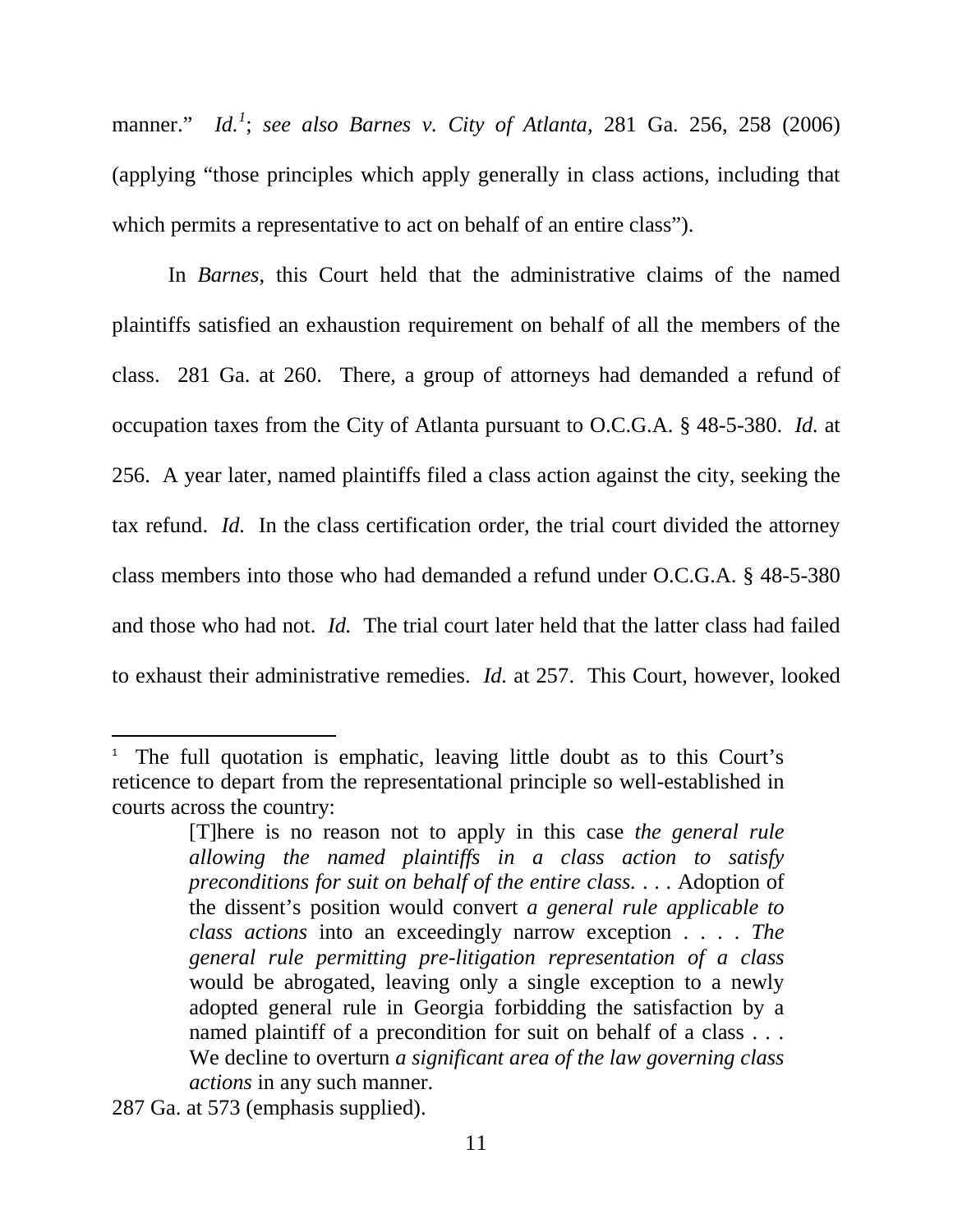to "those principles which apply generally in class actions" and found "[w]here, as here, 'exhaustion of administrative remedies is a precondition for suit, the satisfaction of this requirement by the class plaintiff normally will avoid the necessity for each class member to satisfy this requirement individually.'" *Id.* at 258 (quoting 2 Alba Conte & Herbert B. Newberg, NEWBERG ON CLASS ACTIONS § 5:15, p. 438 (4th ed. 2002)).

Where this Court in *Schorr* and *Barnes* declined to tread, however, the Court of Appeals plunged headlong. For two reasons, the Court of Appeals held that Bickerstaff could not represent potential class members by rejecting arbitration on their behalf. Each fails.

## <span id="page-15-0"></span>*B. Bickerstaff not only conflicts with this Court's general rule permitting prelitigation representation but also misconceives the representational nature of the class action.*

First, the Court of Appeals held that even though Bickerstaff exercised the contractual right to reject the arbitration provision contained in the form contract with SunTrust, he could not also do so on behalf of other members of the class. *Bickerstaff*, No. A14A1780, slip op. at 17–18.The court determined that Bickerstaff could not opt out of the arbitration agreement on behalf of the putative class members because his actions could not bind them before class certification. The court's holding that Bickerstaff could not reject arbitration on behalf of putative class members conflicts with this Court's statements that, as a general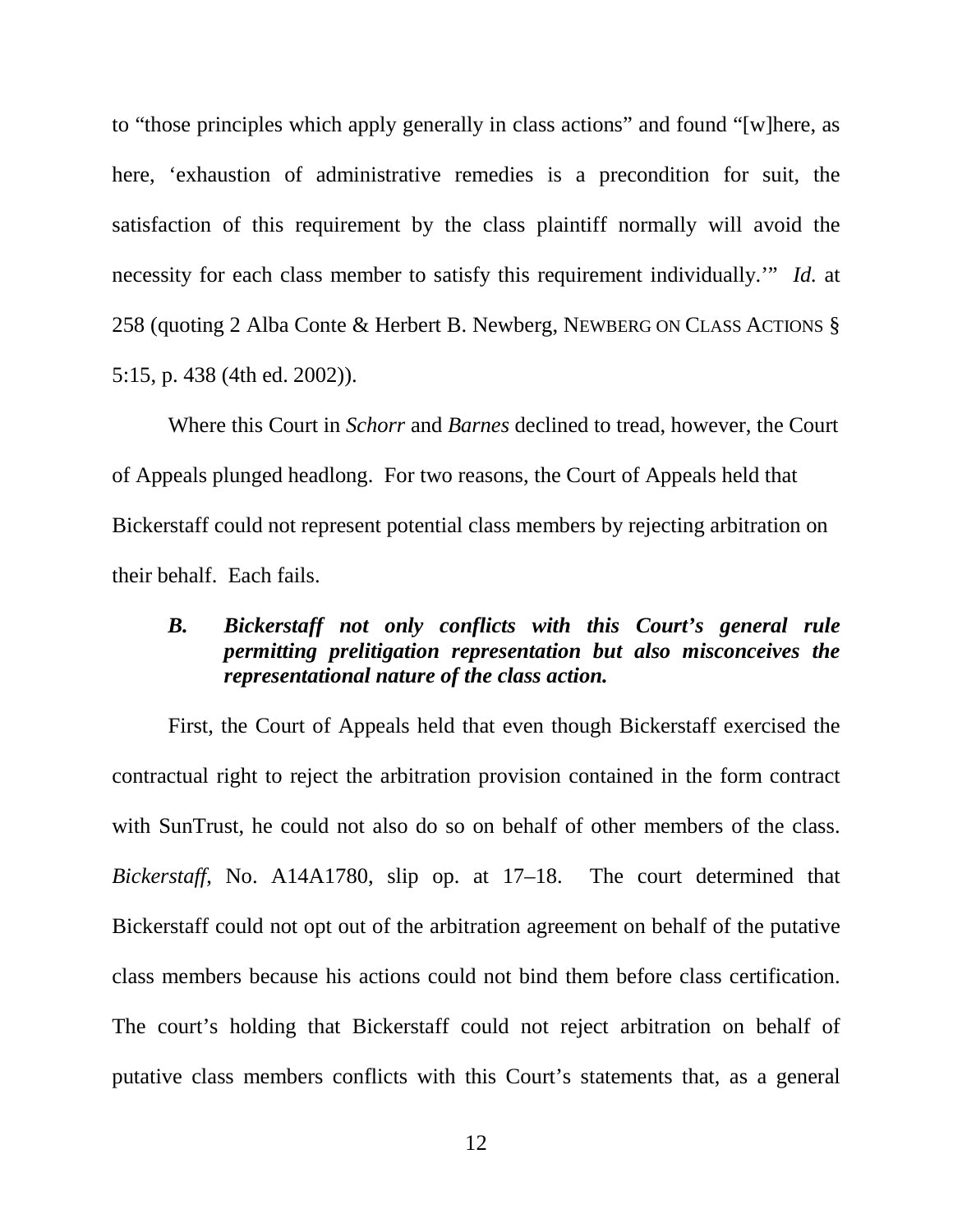rule, a named plaintiff can satisfy preconditions for suit on behalf of the entire class. *Schorr*, 287 Ga. at 571–72, 573. Rather than following *Schorr*, the Court of Appeals reasoned its way to precisely the opposite conclusion.

The Court of Appeals cited the U.S. Supreme Court's decision in *Standard Fire Ins. Co. v. Knowles*, 133 S. Ct. 1345 (2013), for the proposition that "'a plaintiff who files a proposed class action cannot legally bind members of the proposed class before the class is certified.'" *Bickerstaff*, No. A14A1780, slip op. at 17 (quoting *Standard Fire*, 133 S. Ct. at 1349). That is true. The Court of Appeals then reasoned that because Bickerstaff cannot bind putative class members before certification, he cannot exercise the contractual rejection of arbitration on their behalf. But that is incorrect.

The appellate court's error lies in its erroneous, silent premise—*viz.*, that Bickerstaff could reject arbitration on behalf of the putative class members only if his actions were binding upon them even before class certification. To the contrary, it is fundamental to class-action jurisprudence that actions taken by a named plaintiff before class certification become effective for members of a putative class that is subsequently certified when class-members ratify those earlier decisions by choosing not to opt-out of the class action. *See, e.g.*, *Barnes*, 281 Ga. at 257; *American Pipe & Constr. Co. v. Utah*, 414 U.S. 538, 550 (1974) (holding "that the filing of a timely class action complaint commences the action for all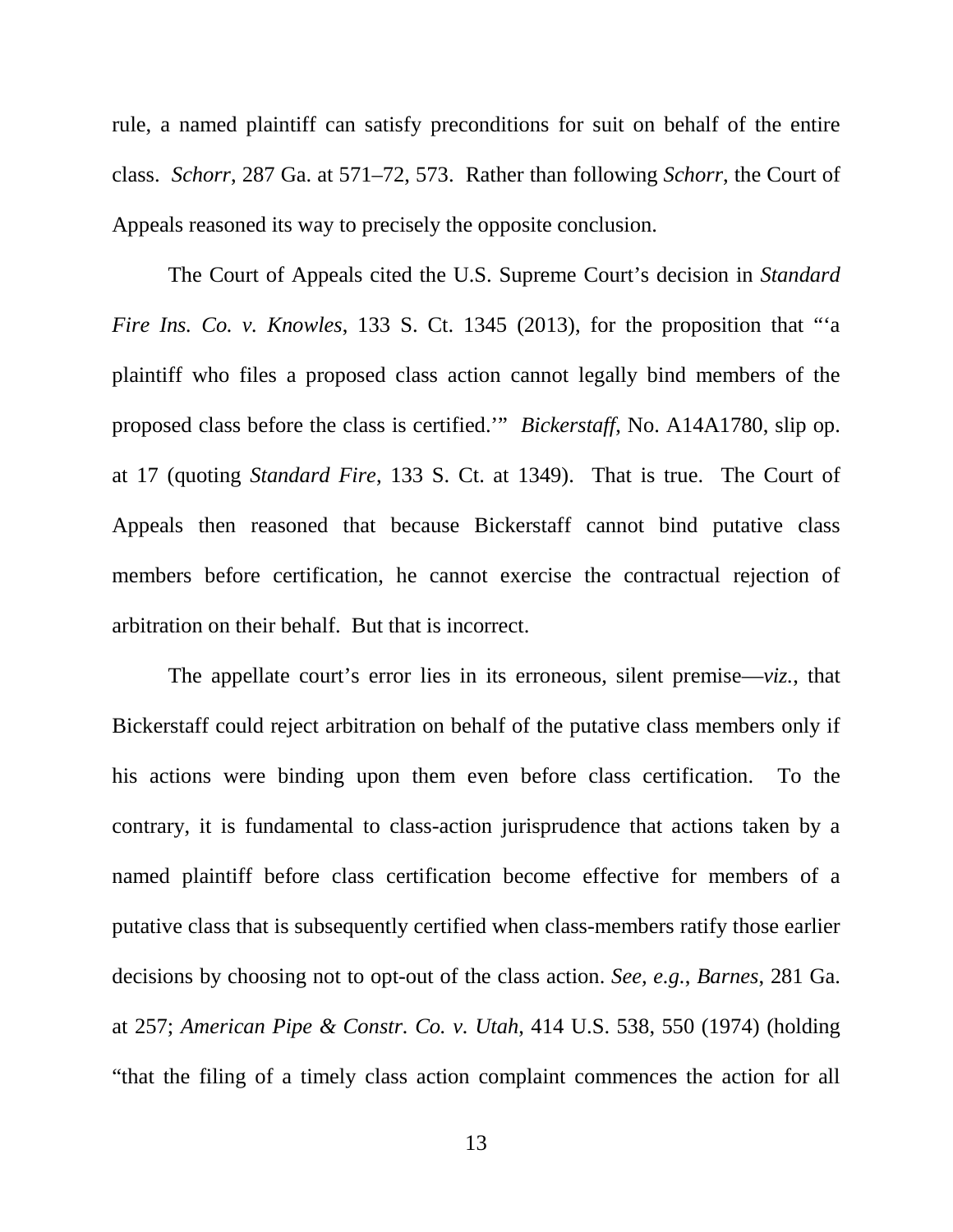members of the class as subsequently determined"); *id.* at 553 (holding that "the commencement of the original class suit tolls the running of the statute for all purported members of the class").

The appellate court also forgot that a class action is "a truly representative suit." *American Pipe*, 414 U.S. at 550. In holding that Bickerstaff could not reject arbitration on behalf of potential class members, the appellate court effectively determined that a class action against SunTrust could proceed only if potential class members individually opted out of arbitration and joined Bickerstaff's action. But courts have long since rejected that view of class-action procedure. *See Shutts*, 472 U.S. at 812 (rejecting the argument that absent plaintiffs must "opt in" to be part of a class action); *American Pipe*, 414 U.S. at 764–65 (finding that after the 1966 amendment to Federal Rule of Civil Procedure 23 "[a] federal class action is no longer 'an invitation to joinder' but a truly representative suit"); *see also In re Am. Reserve Corp.*, 840 F.2d 487, 493 (7th Cir. 1988) (Easterbrook, J.) ("A class action under Rule 23 is more than permissive joinder—the 'spurious class action' under the version of Rule 23 in force between 1938 and 1966.").

Rather, a class action is a species of representational litigation. "[I]t is a device by which the representative is an agent for persons who have not appeared or given even tacit consent." *Am. Reserve*, 840 F.2d at 493 (citing Diane Wood Hutchinson, *Class Actions: Joinder or Representational Device?*, 1983 Sup. Ct.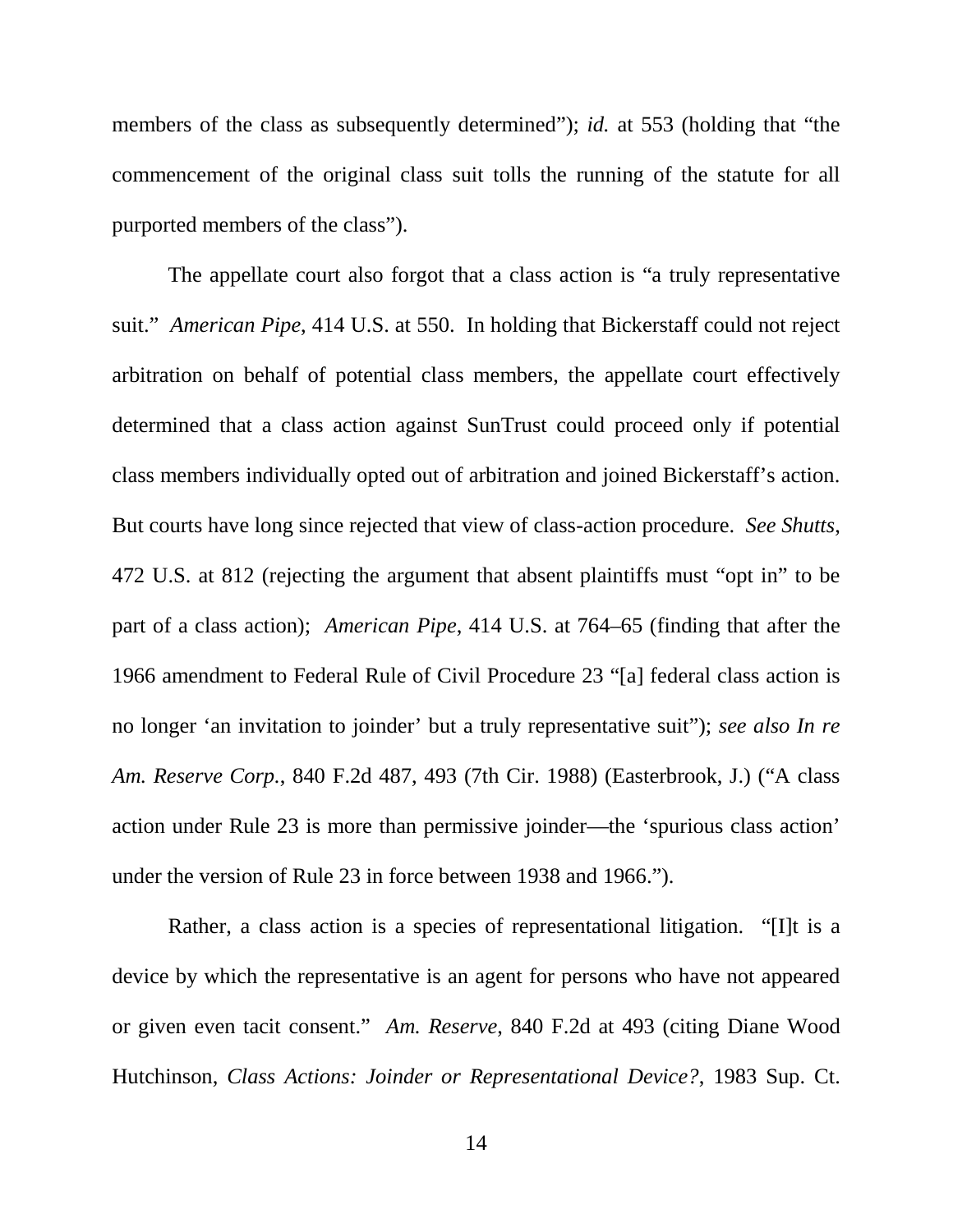Rev. 459, 497–507). And, as this Court clearly said in *Schorr*, that representation may occur prior to litigation. 287 Ga. at 573. While the appellate court correctly acknowledged that the actions of a class representative bind class members only if the class is certified (and only those who do not opt out), the court forgot that "[p]utative agents keep the case alive pending the decision on certification." *Am. Reserve*, 840 F.2d at 493. Putative agents—*i.e.*, the named plaintiffs in a class action—act on behalf of potential class members with the certainty that, after certification and opt-out, their actions, including actions they took prior to certification and even prior to litigation, will be effective for the class members. *See id.* At the point of certification and opt-out, the class members effectively ratify the actions of the named plaintiff. *See id.*

Even though class members are bound by the actions of named plaintiffs at a later stage of class-action litigation—namely, at the procedural juncture of certification, notice, and opt out—it does not follow that named plaintiffs do not act on behalf of potential class members at an earlier stage. They manifestly do, with respect to a wide variety of legal action. *See, e.g.*, *American Pipe*, 414 U.S. at 550 (named plaintiff files on behalf of potential class members); *id.* at 553 (named plaintiff tolls running of statute on behalf of potential class members); *Day v. Persels & Assocs., LLC*, 729 F.3d 1309, 1325 (11th Cir. 2013) (class representative may consent to trial before magistrate judge on behalf of potential class members);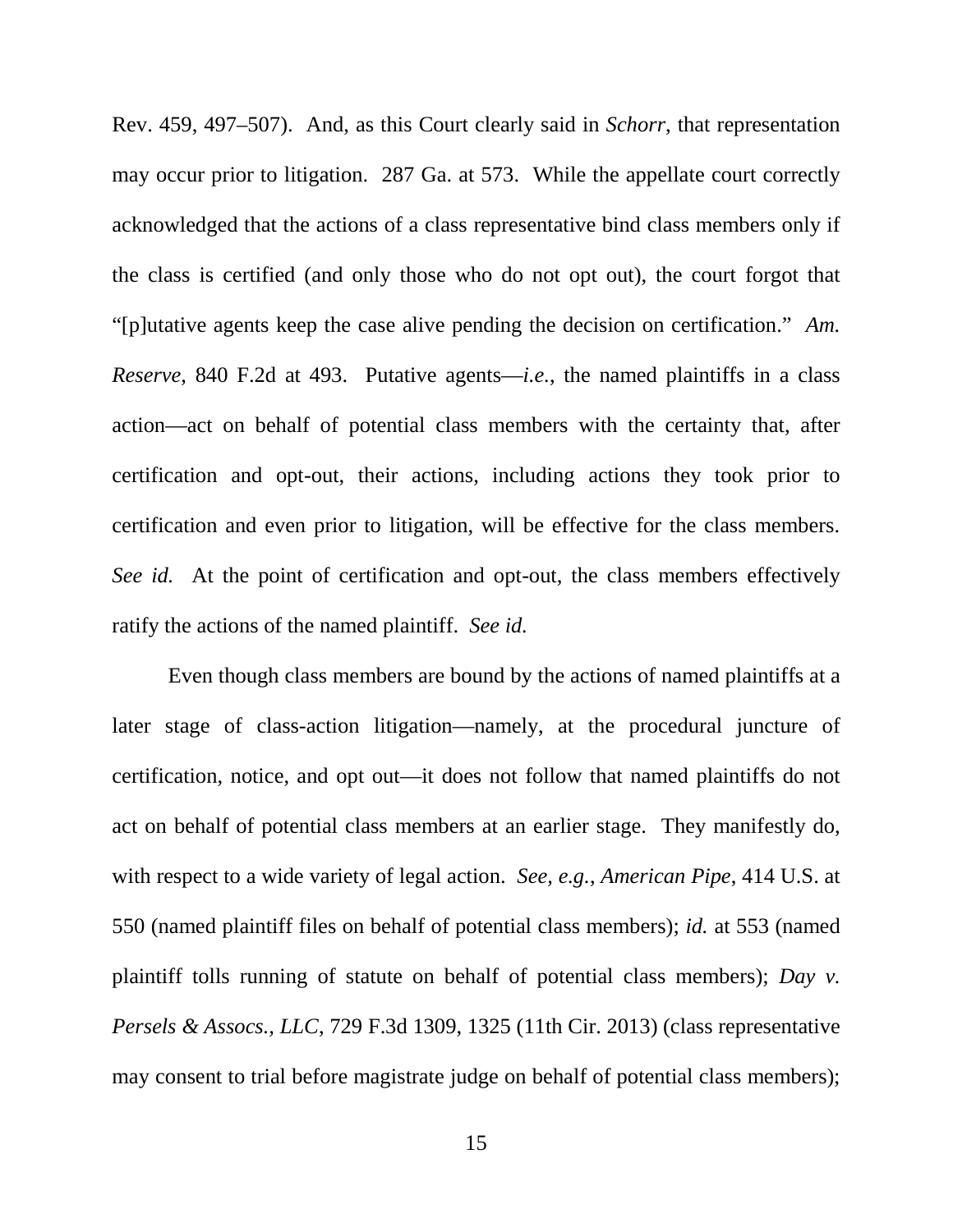*Freeman v. Celebrity Cruises, Inc.*, No. 94 CIV. 5270 (LMM), 1994 WL 689809, at \*3 (S.D.N.Y. Dec. 8, 1994) (named plaintiff can give pre-suit notification to cruise line and toll contractual statute of limitations on behalf of all putative class members); *Schorr*, 287 Ga. at 571–72, 573 (named plaintiff satisfies statutory requirement of pre-suit demand on behalf of potential class members); *Smith v. AirTouch Cellular of Ga., Inc.*, 244 Ga. App. 71, 72–73 (2000) (named plaintiff can act so as to voluntarily submit potential class members to jurisdiction of forum); *Hess v. I.R.E. Real Estate Income Fund, Ltd.*, 629 N.E.2d 520, 529–30 (Ill. App. Ct. 1993) (class representative can exercise the statutory right to rescind the sale of a security on behalf of putative class members); *Downing v. First Lenox Terrace Assocs.*, 107 A.D.3d 86, 91 (N.Y. App. Div. 2013) (named plaintiffs can "waive [] the penalty of treble damages. . . [and] proceed by way of a class action to recover their actual damages plus interest, provided class members are allowed to opt out and pursue individual actions").

The majority of the actions a named plaintiff takes on behalf of absent class members satisfy deadlines expiring long before certification, but are not binding until after certification, notice, and the opt-out procedure. For example, a class complaint filed the day before the statute of limitations expires is timely for everyone who, after certification, does not opt out, even if the opt-out stage is years later. Those class members who do not opt out are bound by the choices of the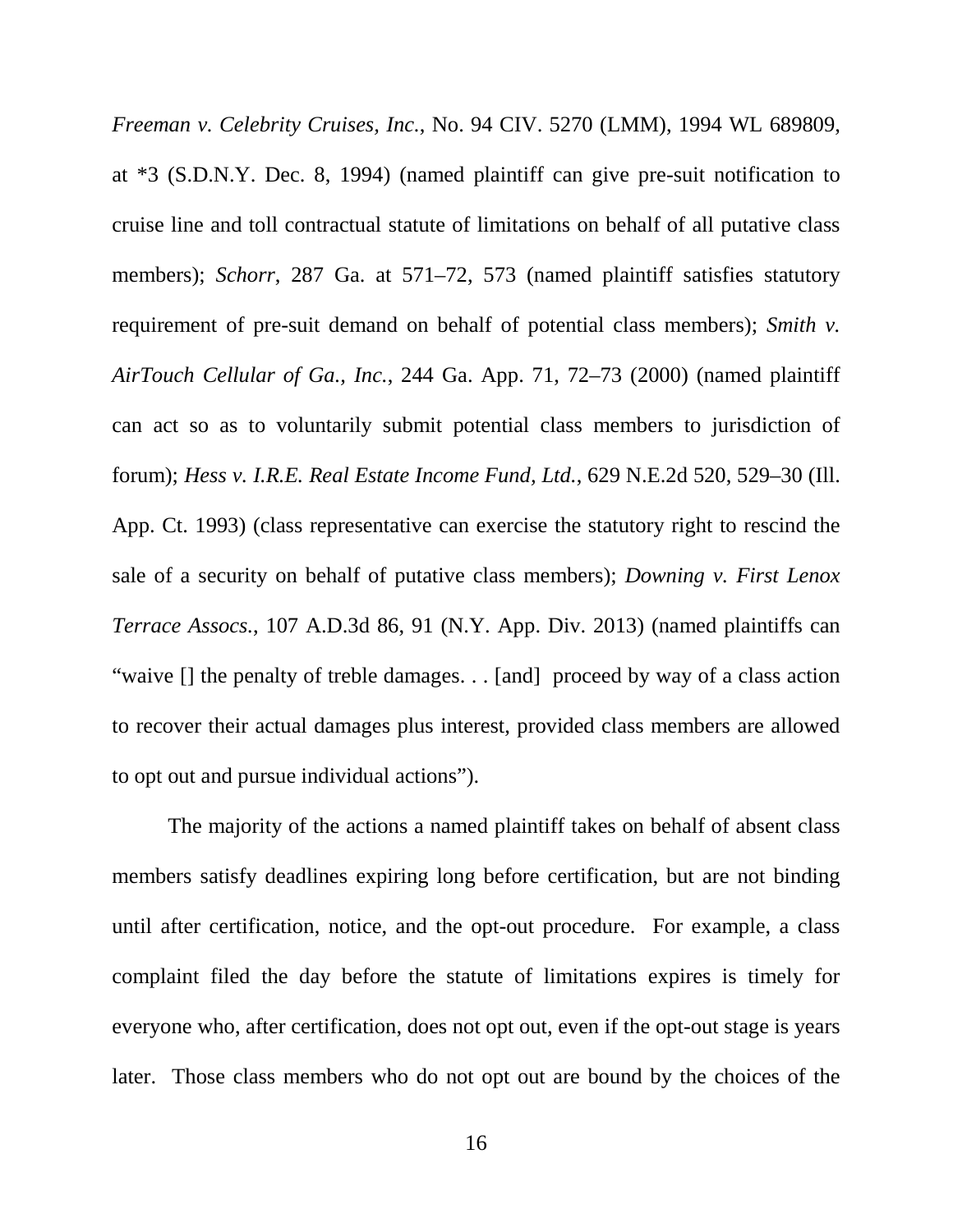named plaintiffs, including, *inter alia*, choices as to venue, claim selection (and omission), and waiver of jury trial.

Against this background of representative action, it is clear that *Standard Fire* presented a special case, one that was driven by jurisdictional imperatives. In *Standard Fire*, the named plaintiff attempted not only to act on behalf of the putative class members before certification but also to bind them with respect to any potential award in the case before their opportunity to opt out by stipulating that the class would not seek damages in excess of \$5 million. 133 S. Ct. at 1347. The apparent motive for the stipulation was to circumvent the monetary amount that, under the Class Action Fairness Act of 2005, triggered federal jurisdiction. Noting that stipulations to avoid jurisdiction must be binding at the outset of the case, the Supreme Court concluded that the named plaintiff could not stipulate as to damages at the outset because he could not bind the absent class members before their opportunity to opt out. *Id.* at 1348–49. By so doing, however, the Supreme Court neither questioned the general representational principles underlying Rule 23, nor held that named plaintiffs cannot *act on behalf* of absent class members prior to certification. That would have amounted to a *sub silentio* overruling of *American Pipe* and *Shutts*—decisions that are among the guiding lights of federal and state class action procedure.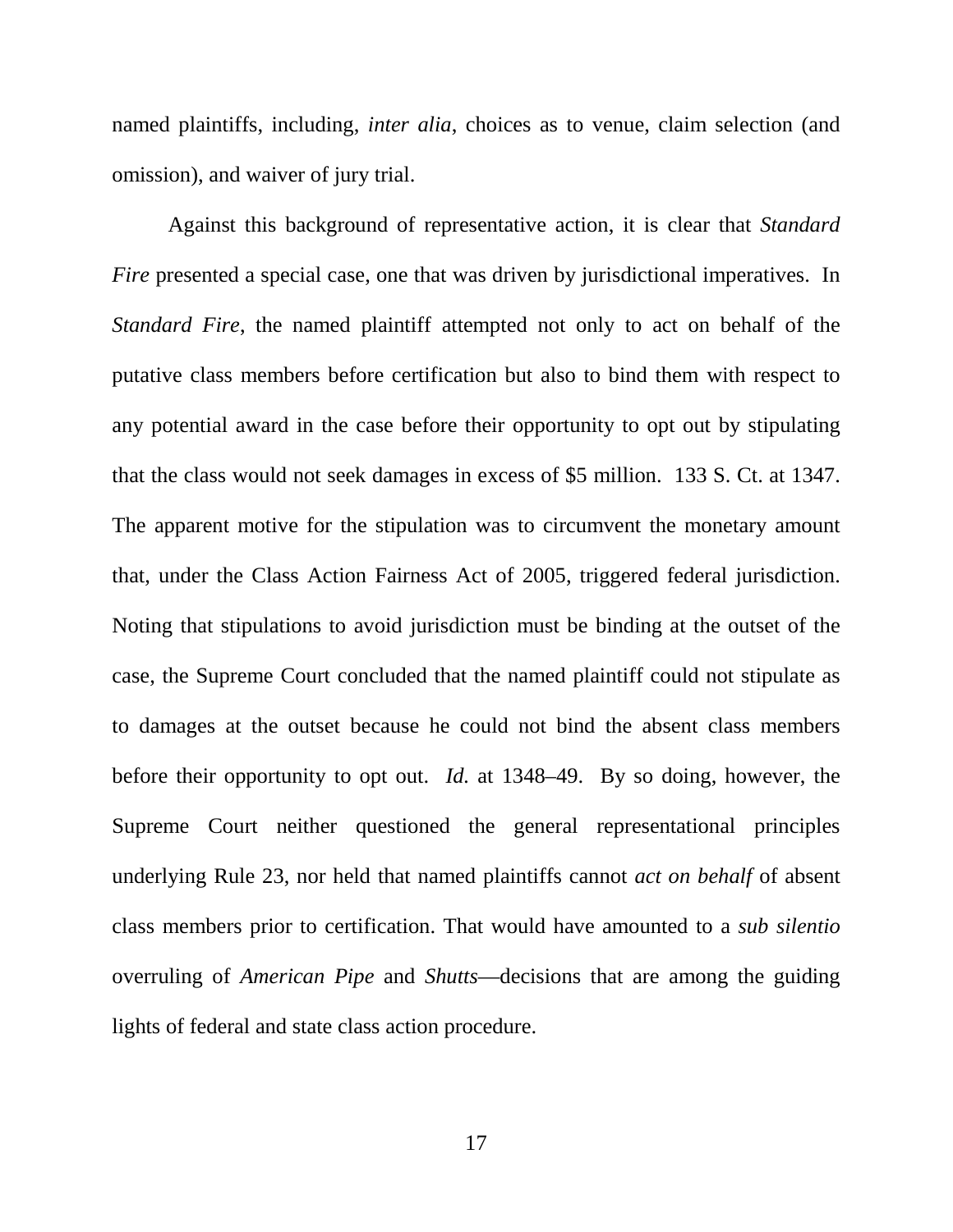Thus, *Standard Fire* concerned the enforceability of a pre-certification stipulation and how that stipulation impacted the court's subject matter jurisdiction. Overlooking the nuance of the jurisdictional issue at the heart of *Standard Fire*, the appellate court led itself astray. That the Court of Appeals mistook *Standard Fire* to allow for such a conclusion proves just how mistaken it was.

## <span id="page-21-0"></span>*C. Bickerstaff creates an exception to the general rule permitting prelitigation representation that swallows the rule and undermines class actions in Georgia.*

The appellate court also held that Bickerstaff could not reject arbitration on behalf of the putative class members because the agreement between putative class members and SunTrust supposedly prohibited anyone but the parties and their privies from opting out of the arbitration agreement. *Bickerstaff*, No. A14A1780, slip op. at 18. The court determined that even if a named plaintiff could act on behalf of members of the class to satisfy some pre-suit conditions, the named plaintiff could not do so with respect to pre-suit conditions based in contract. *Id*. at 19 ("The cases Bickerstaff cites for the proposition that plaintiffs may satisfy preconditions for suit in a class action are distinguishable, and do not demand or even recommend a different result, *because none of them implicate the type of contractual language at issue here.*") (emphasis added). Thus, the *Bickerstaff* court determined that a named plaintiff cannot act on behalf of members of the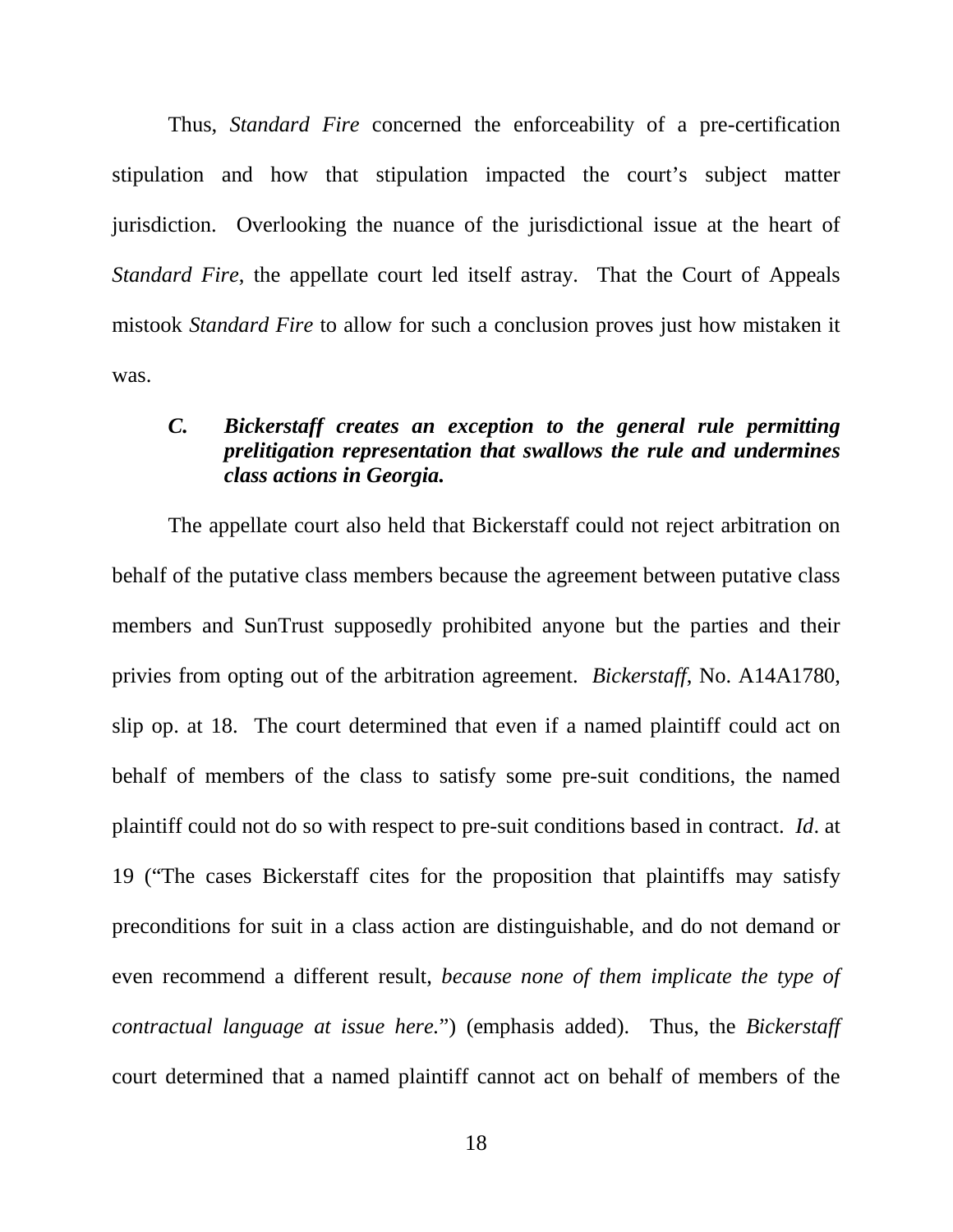putative class to satisfy prelitigation conditions created by contract, even while it acknowledged that a class representative can act on behalf of class members to satisfy prelitigation conditions created by statute. *See id.* (distinguishing *Schorr*, 287 Ga. at 570–71, 573; *Barnes*, 281 Ga. at 257–58).

*Bickerstaff* therefore creates an exception to the general rule permitting prelitigation representation for the satisfaction of contractual conditions. In reality, the exception swallows the rule set forth in *Schorr* and will preclude "classic" class actions in Georgia. This Court should grant *certiorari* and reject it, for four principal reasons.

First, the exception that a putative agent cannot satisfy contractual conditions on behalf of potential class members is anomalous. There is no convincing reason (and the appellate court offered none) why a named plaintiff cannot satisfy prelitigation conditions set forth by a large company in form contracts on behalf members of the class, while a named plaintiff is allowed to representatively satisfy prelitigation conditions set forth by the General Assembly in a statute—as in *Schorr* and *Barnes*. Other courts have discerned no such categorical difference, permitting prelitigation representation of potential class members with respect to contractual conditions. *See, e.g.*, *Kornberg v. Carnival Cruise Lines, Inc.*, 741 F.2d 1332, 1336–37 (11th Cir. 1984) ("The filing of a class action, however, commences the suit for the entire class for the purpose of the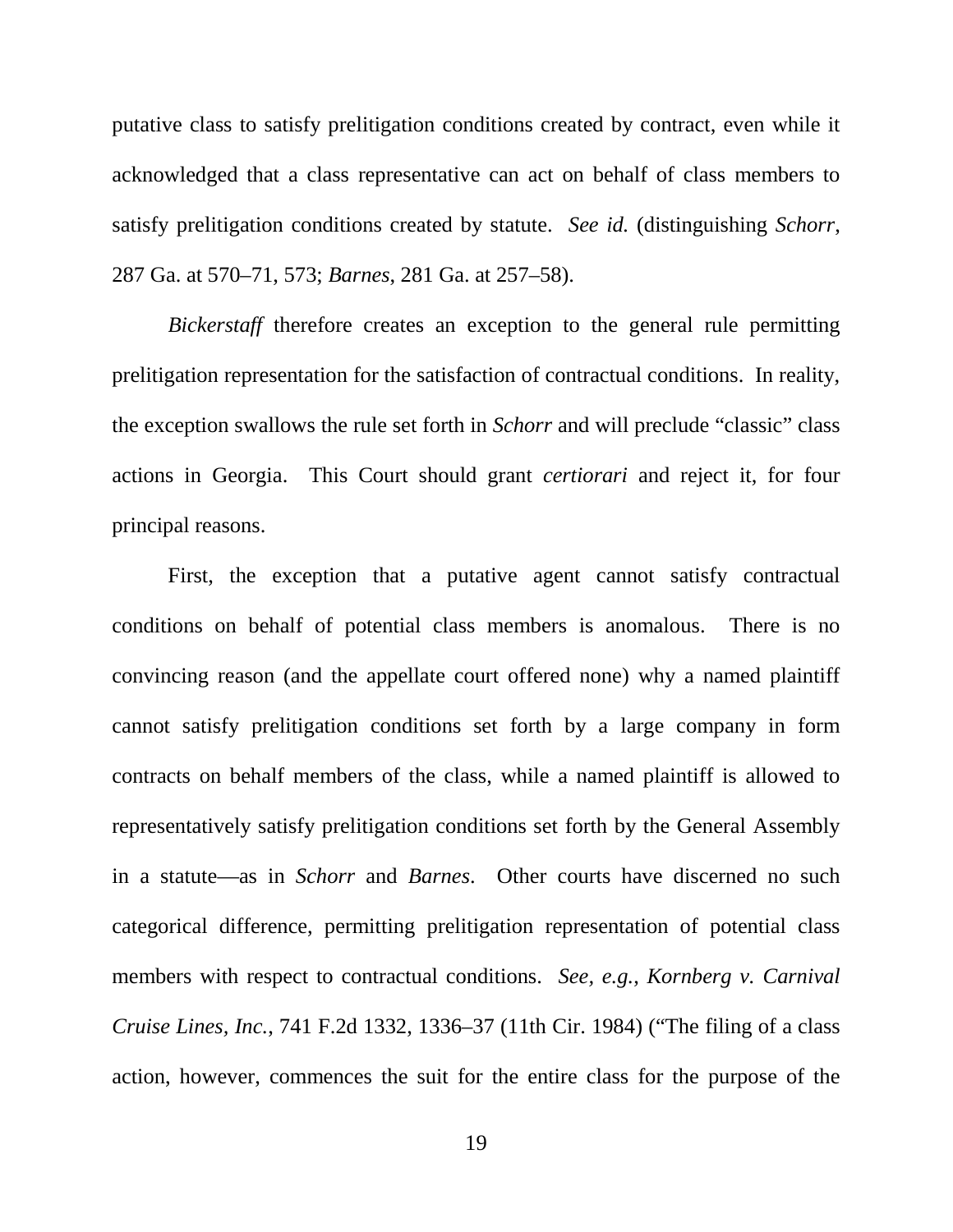statute of limitations whether or not each member of the class is cognizant of the action. . . . *There is no essential difference between contractual and statutory limitations*." (citing *American Pipe*, 414 U.S. at 550–51)) (emphasis supplied); *Taranto v. La. Citizens Prop. Ins. Corp*., 62 So. 3d 721, 735 (La. 2011) (holding that filing of class action tolls contractual limitations period); *Yollin v. Holland Am. Cruises, Inc.*, 97 A.D.2d 720, 720 (N.Y. App. Div. 1983) (holding "that the timely commencement of the action by plaintiff herein satisfied the purpose of the contractual limitation period as to all persons who might subsequently participate in the suit as members of a class" (citing *American Pipe*, 414 U.S. at 551)).

Second, the exception that named plaintiffs cannot satisfy contractual prelitigation conditions on behalf of putative class members swallows the general rule permitting prelitigation representation. *See Schorr*, 287 Ga. at 573. As Georgia courts have recognized, claims arising under form agreements are "classic cases" for class-action treatment and the most significant for consumer protection. *Toole*, 280 Ga. App. at 377; *Crutchfield*, 256 Ga. App. at 583. Form agreements are often drafted with conditions that require a party's satisfaction prior to bringing suit. Thus, *Bickerstaff* will prevent prelitigation representation in the core cases for class treatment. By excepting the "classic cases" for class treatment, *Bickerstaff*  swallows the general rule permitting prelitigation representation.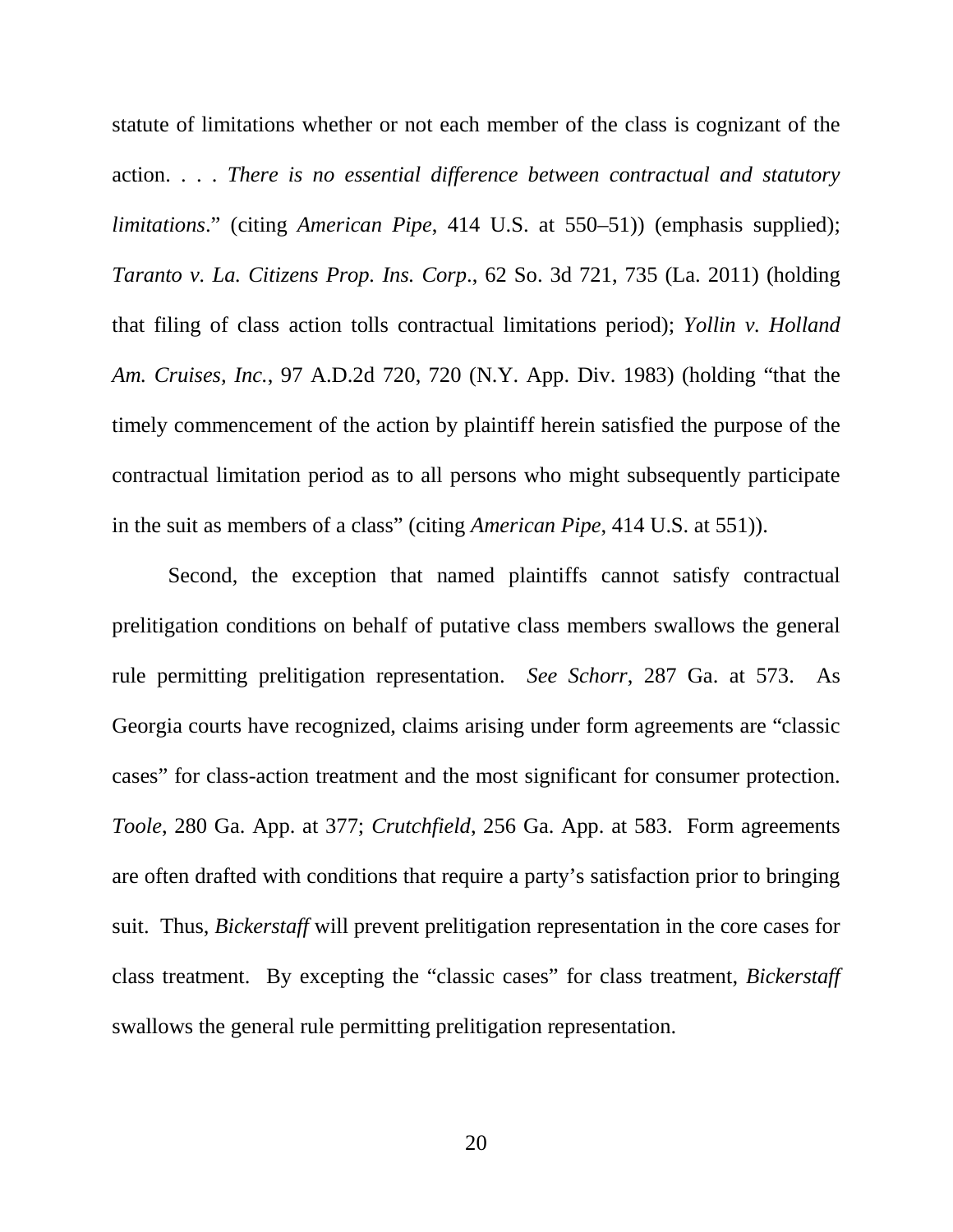Third, if allowed to stand, *Bickerstaff* will decimate representative class actions in Georgia. Its exception for contractual conditions to the rule permitting prelitigation representation will allow companies to immunize themselves from class actions that assert claims arising from interpretations of form agreements. To avoid a class action, a company would need simply to insert into its agreement with its customers a requirement for a pre-suit demand or other procedure calling for an individualized action by the customer. In that event, under *Bickerstaff*, a named plaintiff could not bring a class action asserting a claim arising from such a form agreement. Again, the fact that this case involves an arbitration contract, as opposed to another type of pre-litigation requirement, does not change the analysis. Arbitration is a creature of contract, and the Federal Arbitration Act was designed to place such agreements "upon the same footing as other contracts." *Volt Info. Sciences, Inc. v. Bd. of Trustees of Leland Stanford Junior Univ.,* 489 U.S. 468, 474 (1989) (internal quotations omitted). Thus, the consequence of the appellate court's decision will eliminate the "classic cases" for class action treatment in Georgia, and will apply to *any* type of contractual requirement bearing on litigation requirements. Accordingly, *Bickerstaff* creates an obvious yet likely unintended windfall for large companies, insurance carriers, and banks, at a huge cost to consumer protection in Georgia.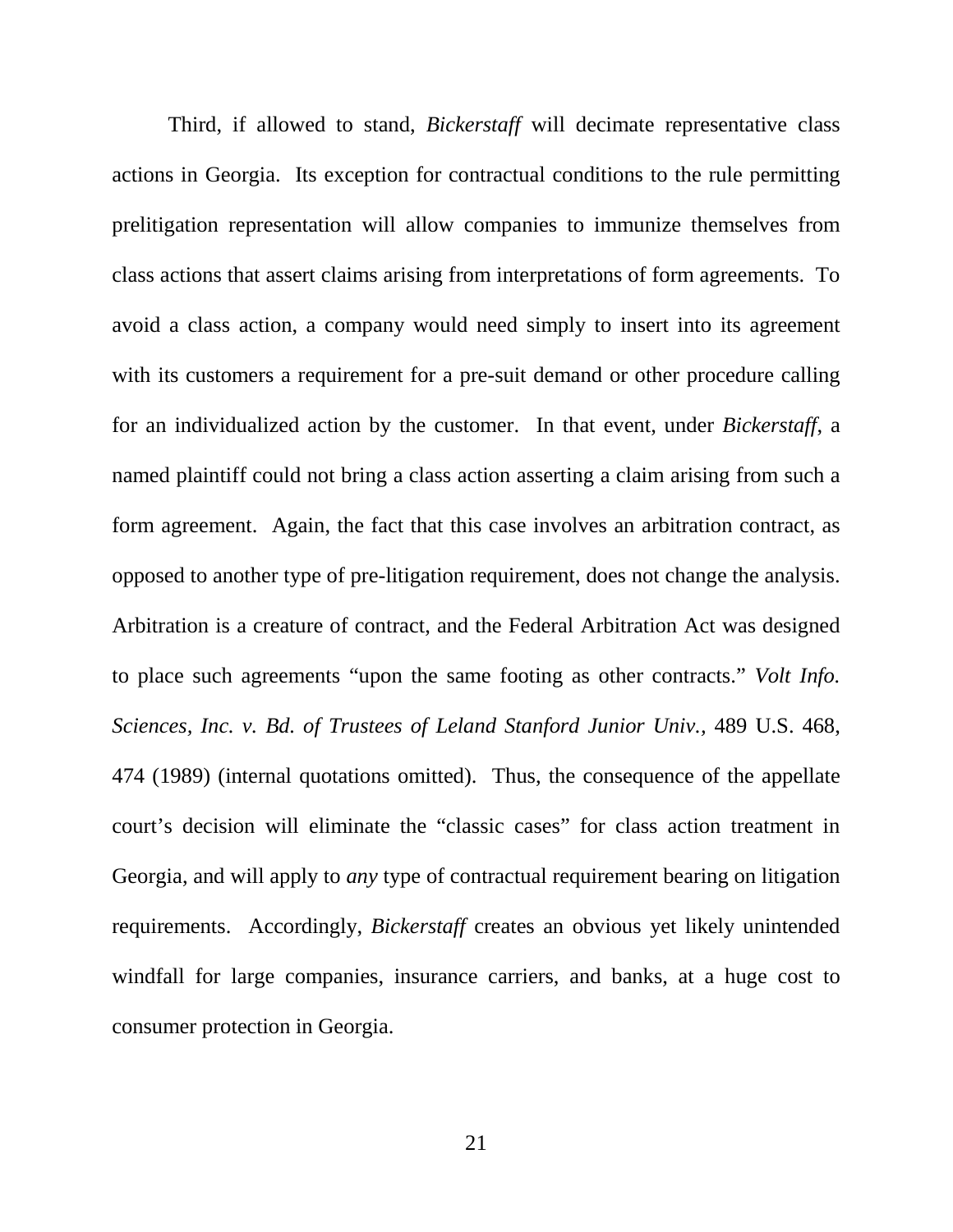Further, class actions similar to those that have resulted in judgments affirmed by this Court are jeopardized by *Bickerstaff*'s ruling. *See, e.g.*, *Mabry*, 274 Ga. at 498 (class action asserting claim arising from automobile insurance contract). In a *Bickerstaff* world, State Farm could have precluded the *Mabry* class action and the recovery resulting therefrom simply by requiring individualized pre-suit demand in its form insurance policy agreement.<sup>[2](#page-25-0)</sup> The benefits of the *Mabry* class action for Georgia automobile insurance policyholders would have never been achieved.

Finally, *Bickerstaff*'s exception for contractual conditions from the general rule permitting prelitigation representation threatens to bifurcate class action procedure in Georgia. On the one hand will be class actions asserting noncontractual claims. These will proceed as normal, representative class-action litigation under O.C.G.A. § 9-11-23. But, on the other hand, for those class actions asserting claims arising from form contracts (*i.e.*, most class actions), plaintiffs will likely be required to individually satisfy some condition of a form contract—such as an arbitration or pre-suit demand requirement—and then join the named plaintiff's action. Thus, *Bickerstaff*'s rule augurs a splitting of class actions (at

<span id="page-25-0"></span><sup>2</sup> Because *Mabry* and many other class cases based on form contracts involve insurance policies, *see, e.g.*, *Mabry*, 274 Ga. at 498 (automobile insurance); *Toole*, 280 Ga. App. at 372 (credit life insurance), they are not subject to arbitration agreements, *Love v. Money Tree, Inc*., 279 Ga. 476, 479 (2005). Nonetheless, if *Bickerstaff* remains the law, class actions that assert claims arising from form insurance policies could be eliminated by individual pre-suit demand requirements.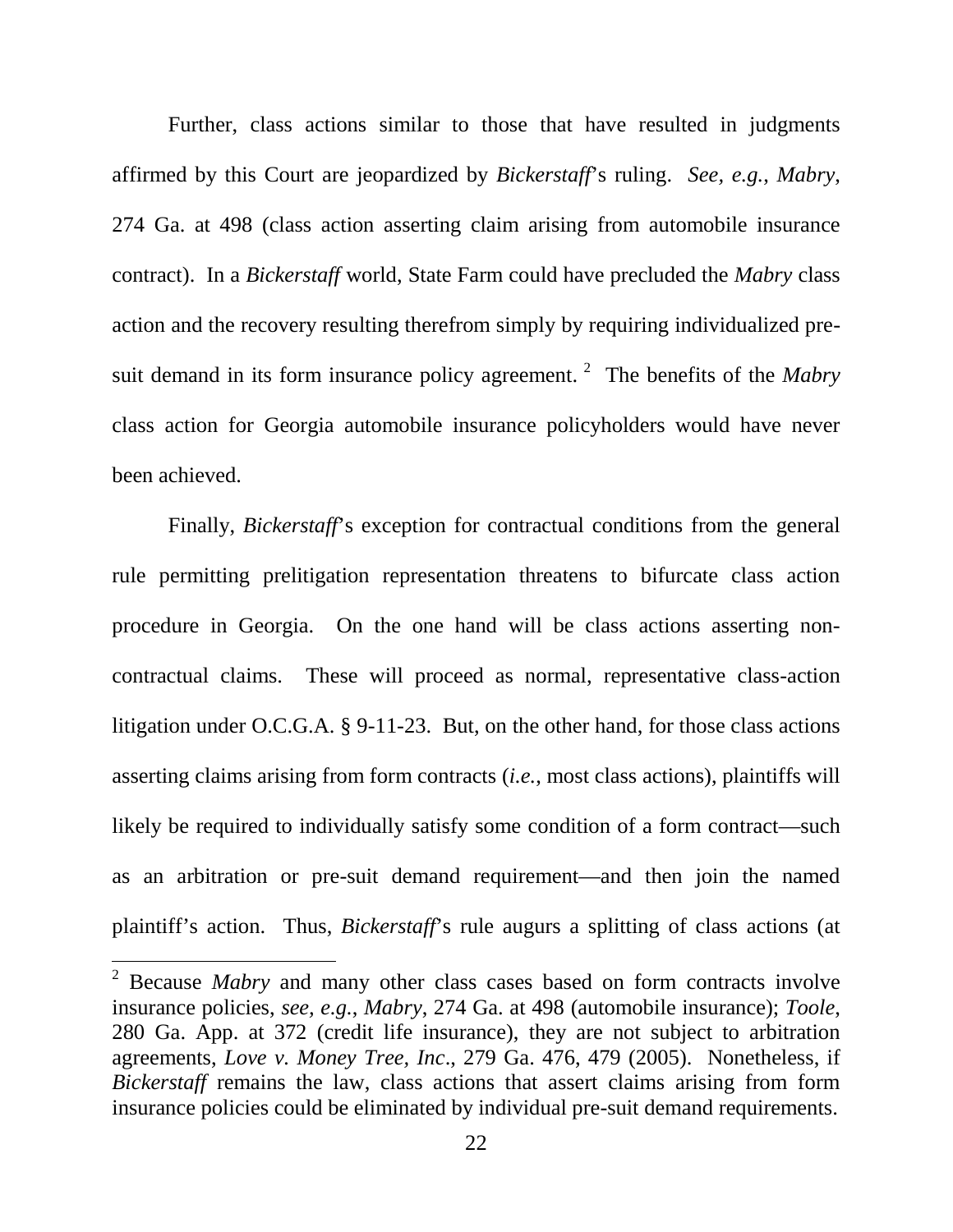least in Georgia) into two sub-categories: one consistent with the contemporary class-action procedure and the other harkening back to the "spurious class action" procedure that existed before the 1966 amendments to the Federal Rule of Civil Procedure 23 and that has been rejected by the federal courts under the modern Rule 23. *See American Pipe*, 414 U.S. at 764–65; *Am. Reserve*, 840 F.2d at 493. To put it mildly, there is no legal support for such a remarkable judicial revision to statutory enactment of class actions in Georgia under Rule 23. This result alone merits this Court's *certiorari* review.

#### <span id="page-26-0"></span>**III. Conclusion**

This Court should grant *certiorari*.

This  $18<sup>th</sup>$  day of June, 2015.

#### **BARNES LAW GROUP, LLC**

*/s/John F. Salter*  ROY E. BARNES Ga. Bar. No. 039000 JOHN F. SALTER Ga. Bar. No. 623325

#### **BARNES LAW GROUP, LLC**

31 Atlanta Street Marietta, GA 30060 Telephone: 770-227-6375 Facsimile: 770-227-6373 [roy@barneslawgroup.com](mailto:roy@barneslawgroup.com) [john@barneslawgroup.com](mailto:john@barneslawgroup.com)

> *Attorneys for Amicus Curiae Georgia Watch And National Consumer Law Center*